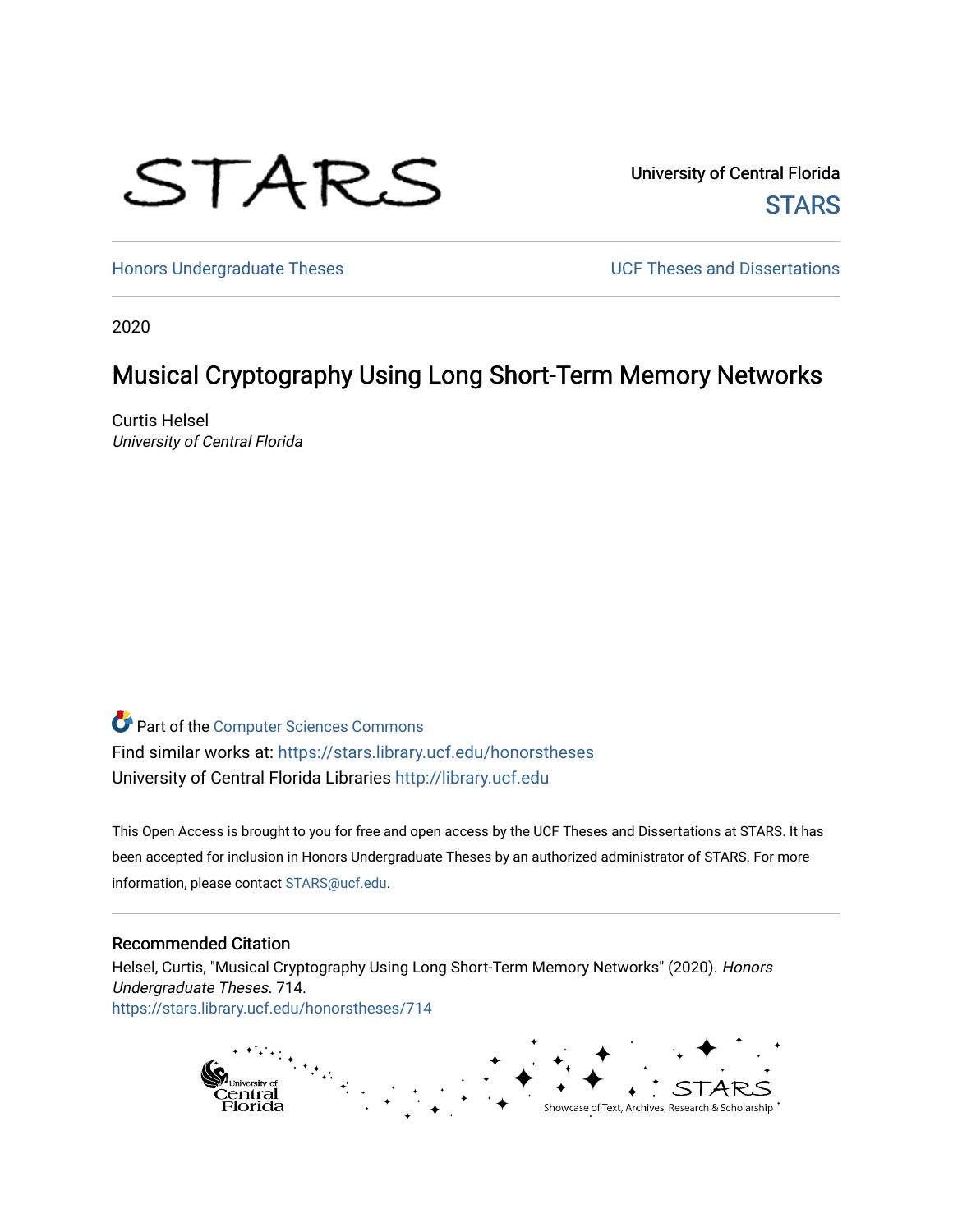# MUSICAL CRYPTOGRAPHY USING LONG SHORT-TERM MEMORY NETWORKS

by

# CURTIS HELSEL

A thesis submitted in partial fulfillment of the requirements for the Honors in the Major Program in the Department of Computer Science in the College of Engineering and Computer Science at the University of Central Florida Orlando, Florida

Spring Term, 2020

Thesis Chair: Richard Leinecker, Ph.D.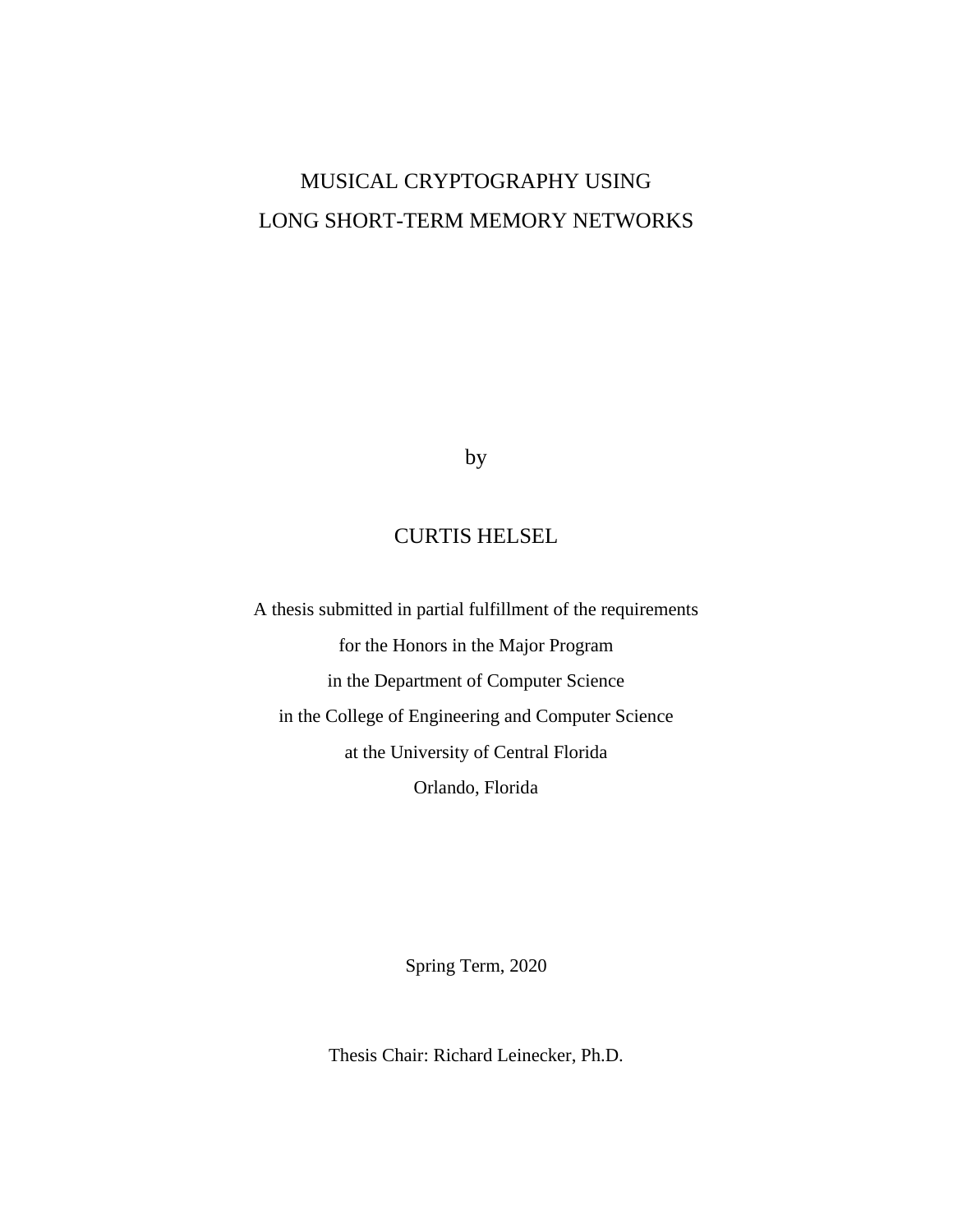## ABSTRACT

Musical cryptography is a technique in which plain text messages are enciphered into a musical composition. Recently, a surge of music composition by means of machine learning have produced natural-sounding music that can be deemed as composed by humans. The combination of machine-generated music and enciphering a message into the composition is a logical step in musical cryptography. Outlined in this thesis is a method that incorporates the use of a specific type of recurrent neural network, Long Short-Term Memory, and a variant of the substitution cipher to form of symmetric-key cryptography system. Exploration was also completed to determine how the architecture of the network and the dataset used can modify the output of the encryption.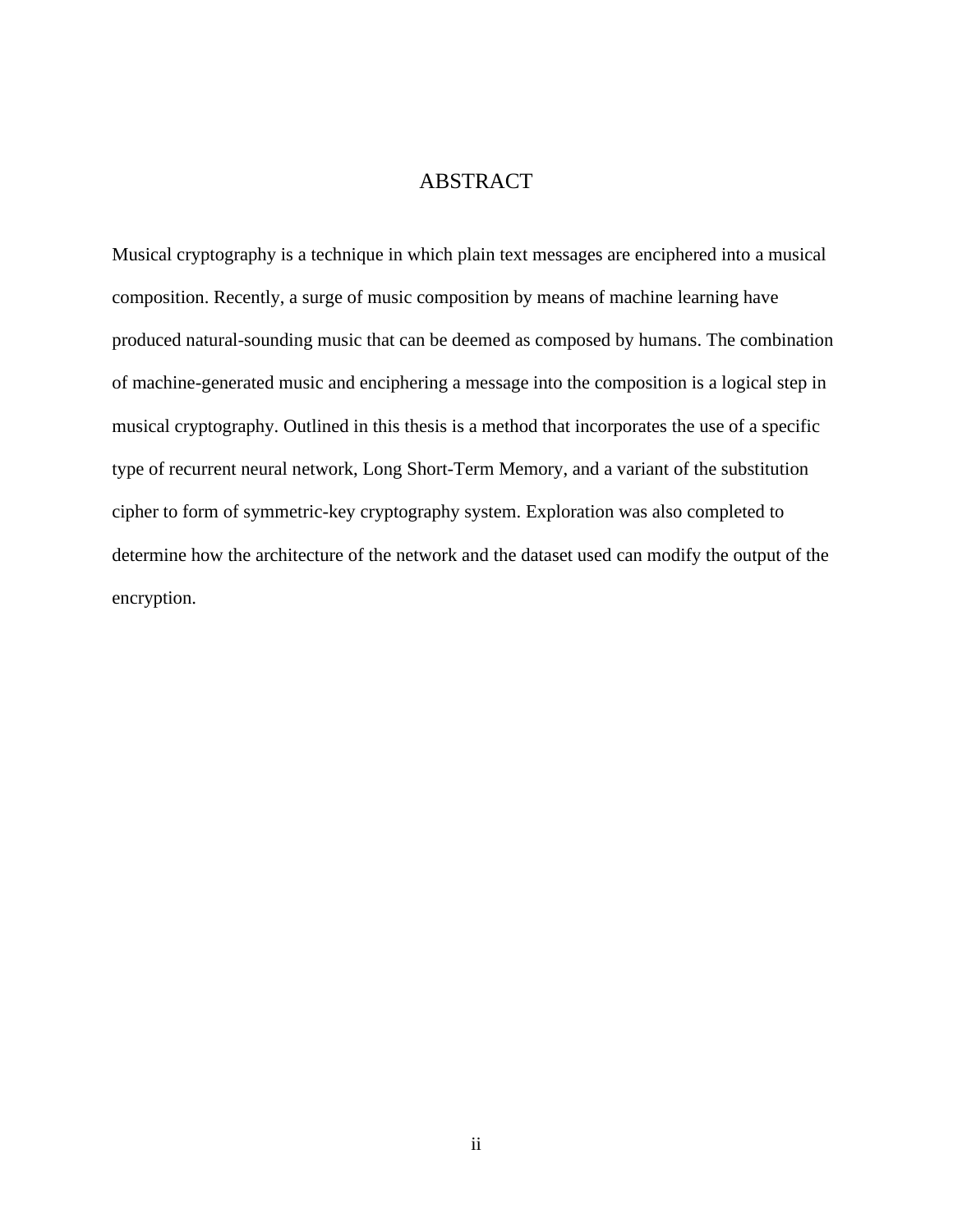This thesis is dedicated to my wife and two daughters, who have supported me through countless hours of conversation on musical cryptography and machine learning musical composition.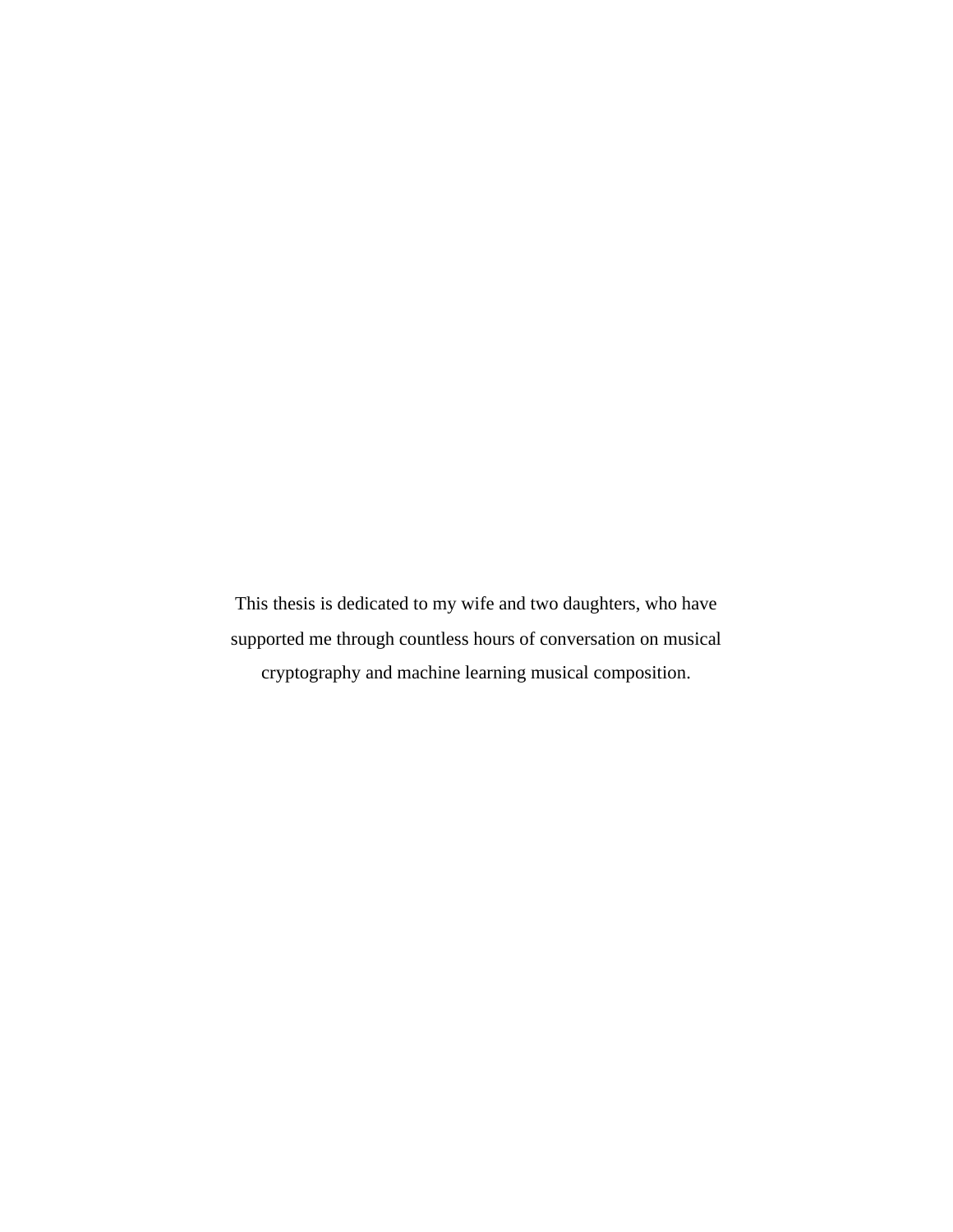# TABLE OF CONTENTS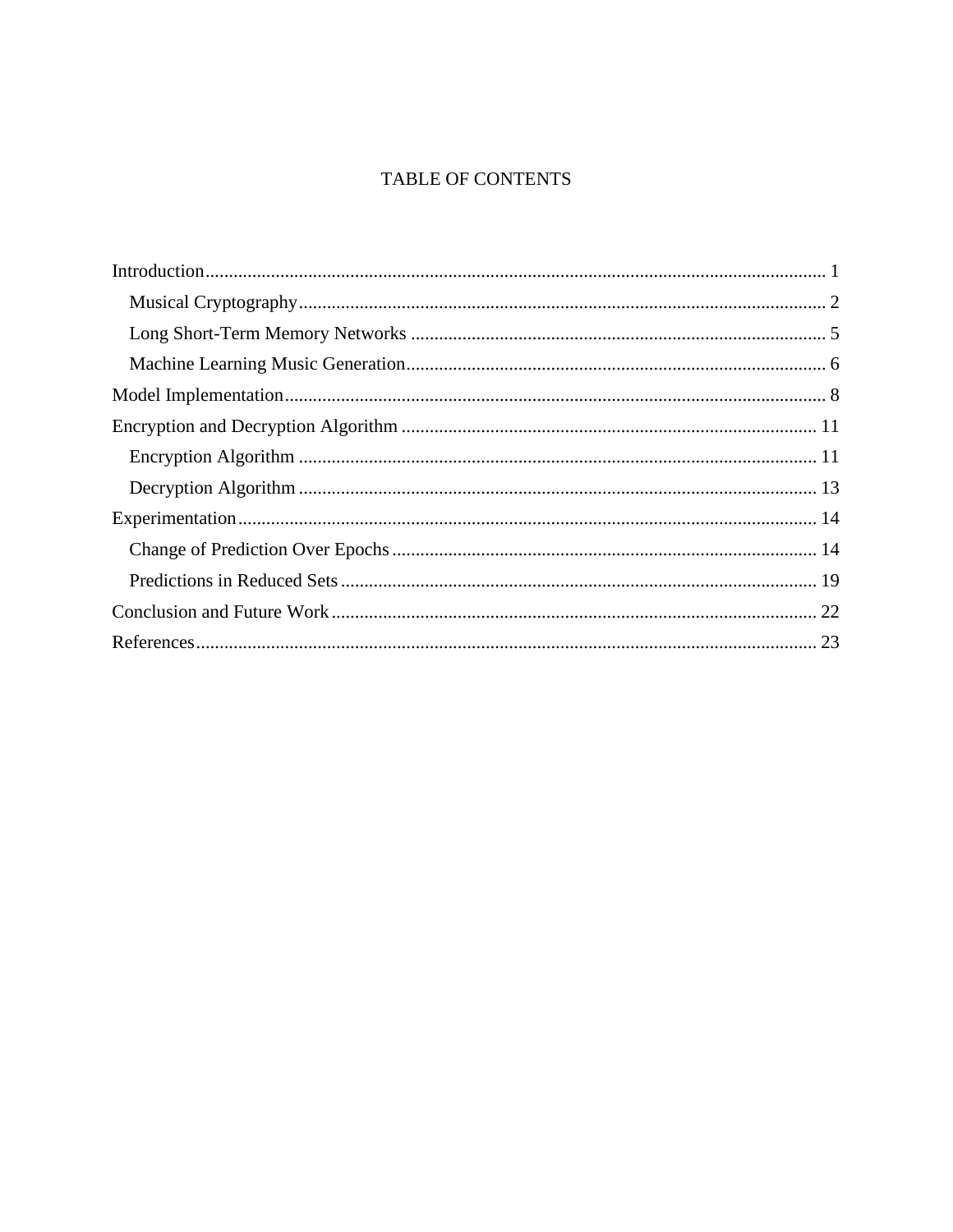# **LIST OF FIGURES**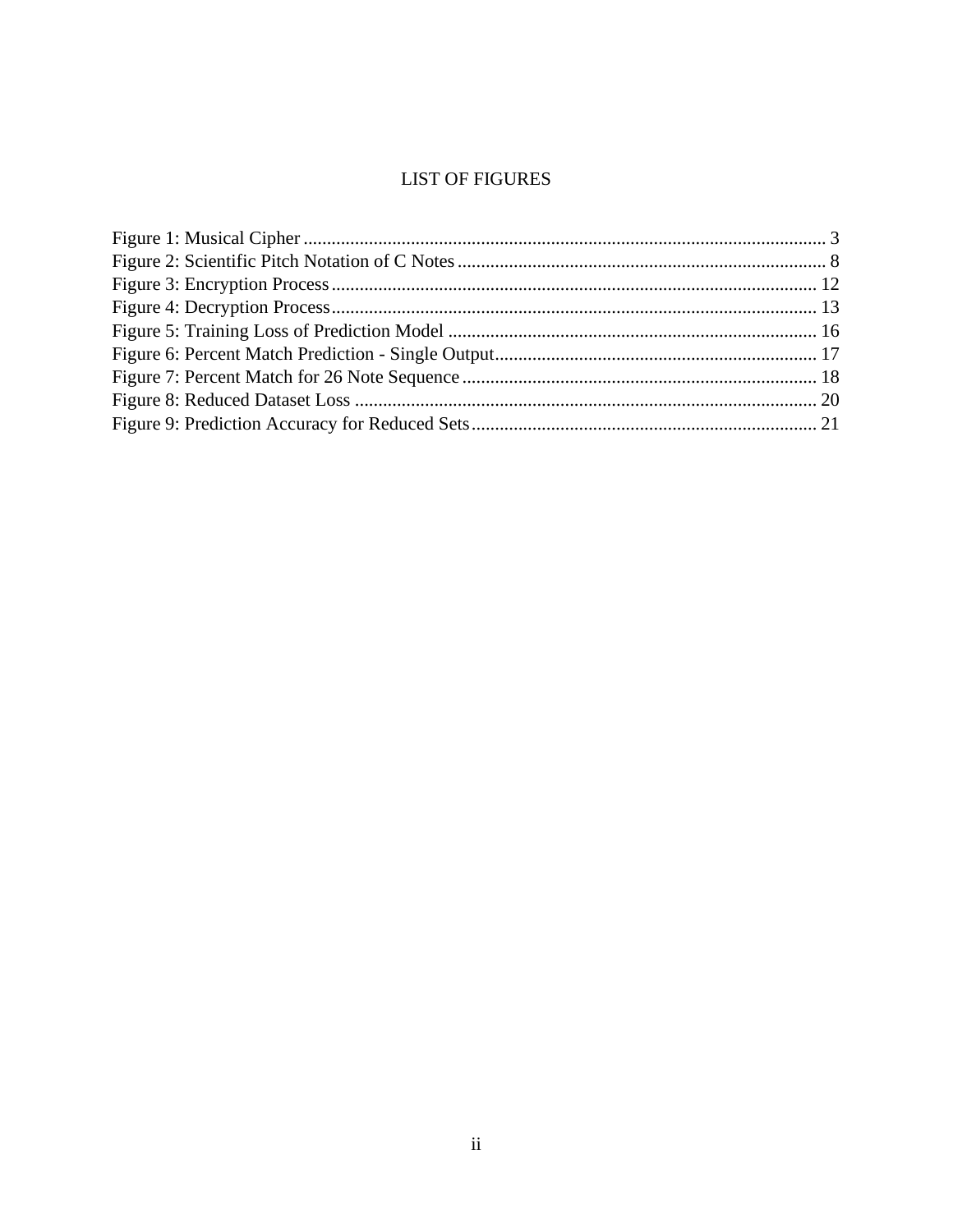## LIST OF TABLES

|--|--|--|--|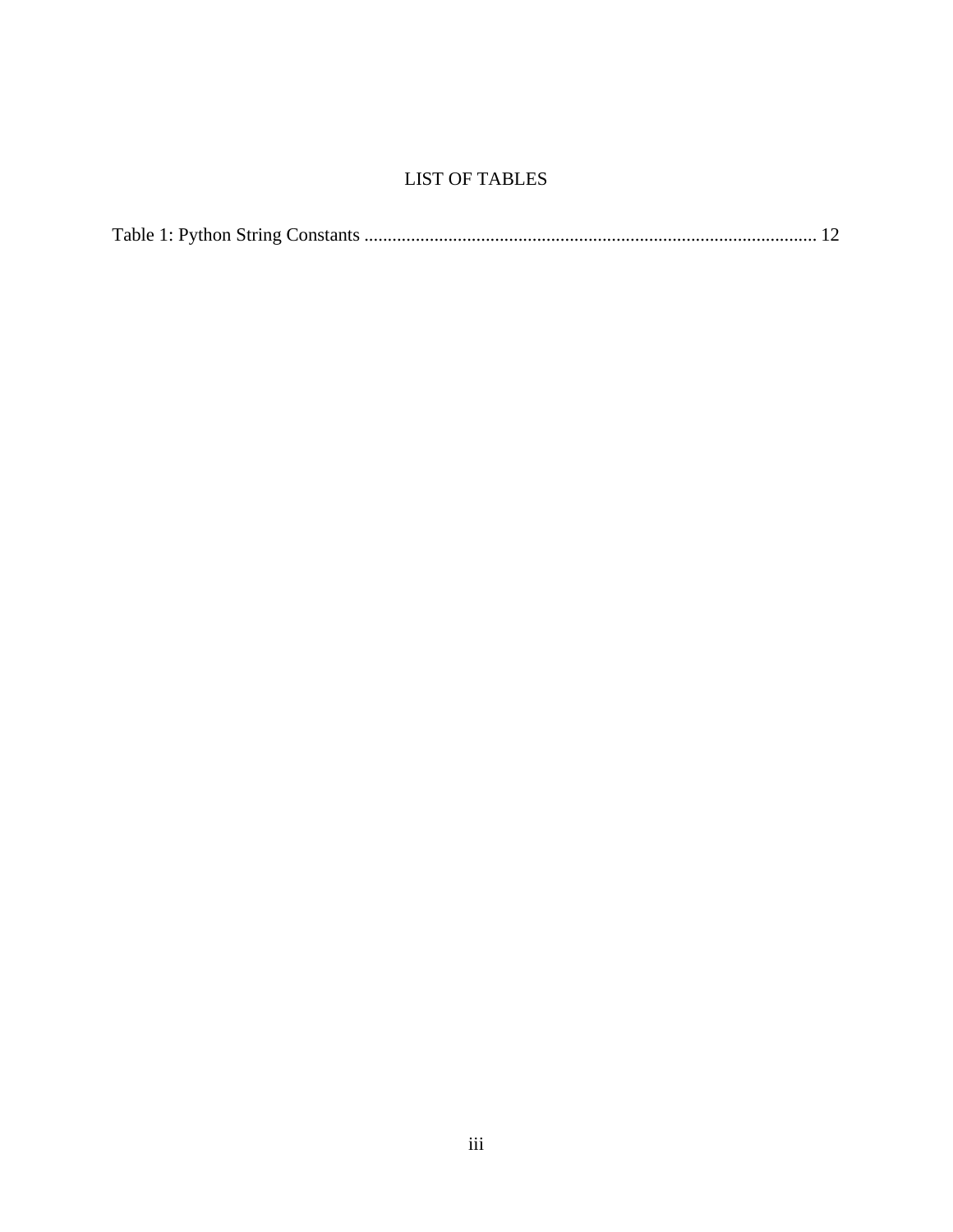#### INTRODUCTION

<span id="page-7-0"></span>Cryptography is the process of enciphering and deciphering messages. In some cases, the act of communication is itself hidden as with the use of invisible ink, but more commonly, a message is masked with a cipher[1]. The key to unlocking the message contained within a cipher is known only to the parties which have access to the deciphering method. According to James L. Massey [2], cryptography has two main goals: secrecy and authenticity. The former ensures that the message being passed is decipherable only to the intended recipient, and the latter verifies that the recipient can authenticate the integrity of the message and identity of the sender. In classical cryptography, these goals were generally mutually inclusive. The secrecy of the message depended on being unreadable to anyone that was not aware of the deciphering mechanism, and authenticity was validated by the dependency that anyone without knowledge of the deciphering mechanism would not be able to create a system that could decipher it. It can be further stated that cryptography systems can be classified into either a symmetric-key system where a single key is used by both the recipient and the send or into an asymmetric-key system where a public key is known to everyone, and a recipient has a private key that they use for decryption [3].

Though recently popularized, machine learning and cryptography go hand in hand. In *Cryptography and Machine Learning,* Ronald Rivest explains that machine learning and cryptanalysis can be view as "sister fields" since they share similar tendencies [4]. In machine learning, the system being trained is analyzing a vast amount of data to determine patterns for understanding. A similar description could be given about cryptanalysts, searching for a pattern that allows them to reveal a secret message underneath. On the reverse side, researchers have

<sup>1</sup>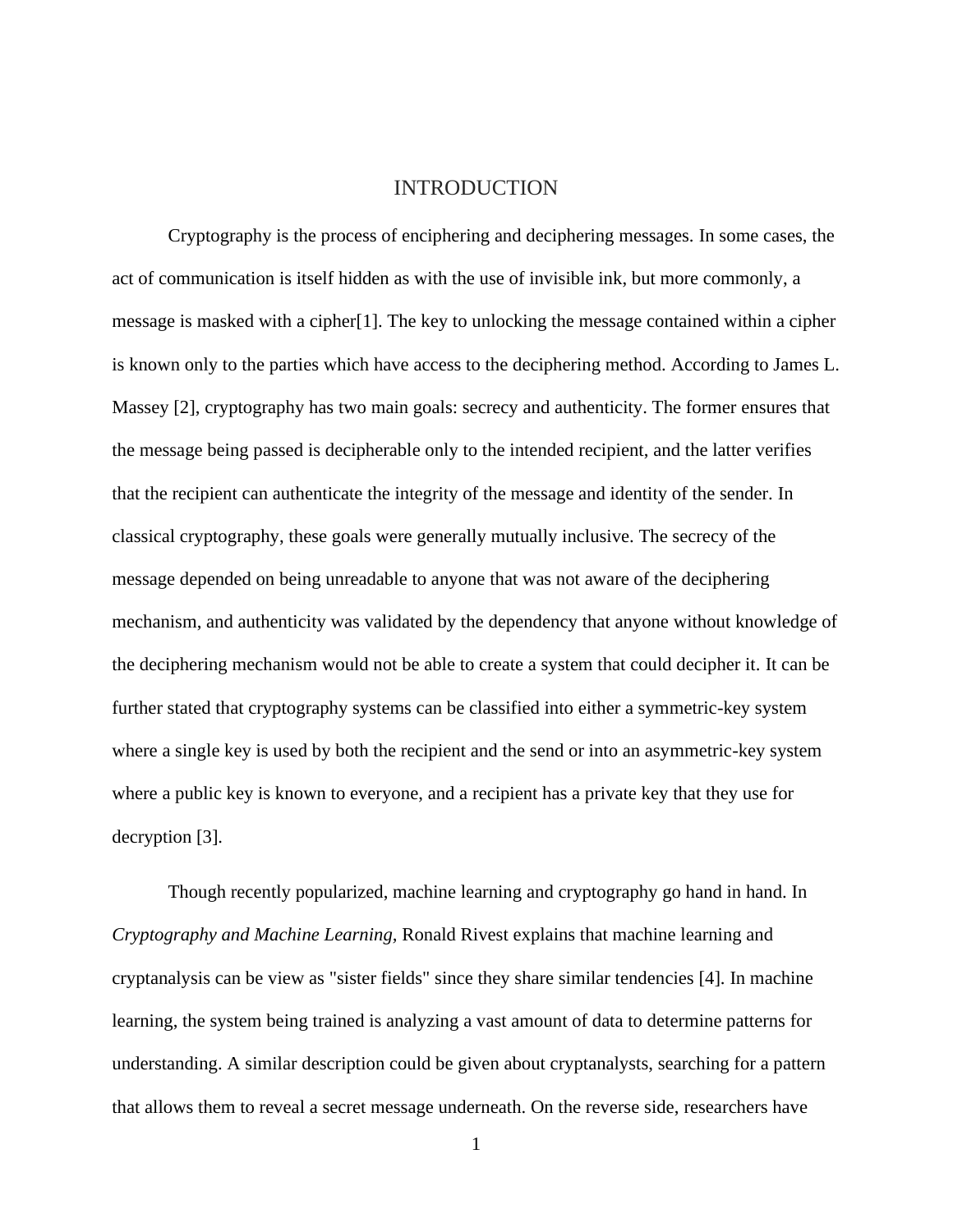been able to create cryptographic systems that are entirely generated without the need for human intervention [5]. Martin Abadi and David G. Andersen demonstrated in their paper the possibility of training a network to learn to protect communications by providing a secrecy specification in the training objectives.

Cryptography is an evolving field that allows for the creation of new and more challenging to decipher methods of encrypting data. In this thesis, an approach for creating a novel method using recurrent neural networks to create a cryptographical system is outlined. The method is a form of symmetric musical cryptography where the sender and recipient will have access to a predictive model and a key for deciphering musical messages. In addition to the method of encryption, experimentation is done to determine how the architecture of the network and the dataset used to affect the output of the encryption.

#### MUSICAL CRYPTOGRAPHY

<span id="page-8-0"></span>Musical cryptography is not a new idea, and evidence shows that the earliest systems date as far back as the 15th century with many cryptologists have been notable musicians [1]. In Eric Sams' article, *Musical Cryptography*, he outlines numerous approaches of message encrypting with the most common method being that of assigning letters to individual notes of music. It was initially documented in *Tractatus varii medicinales,* the earliest system comprised of five different pitches, each with five varying note value and stem directions allowing for an alphabetic cipher of 25 characters. Giovanni Battista della Porta, known for Porta Cipher, created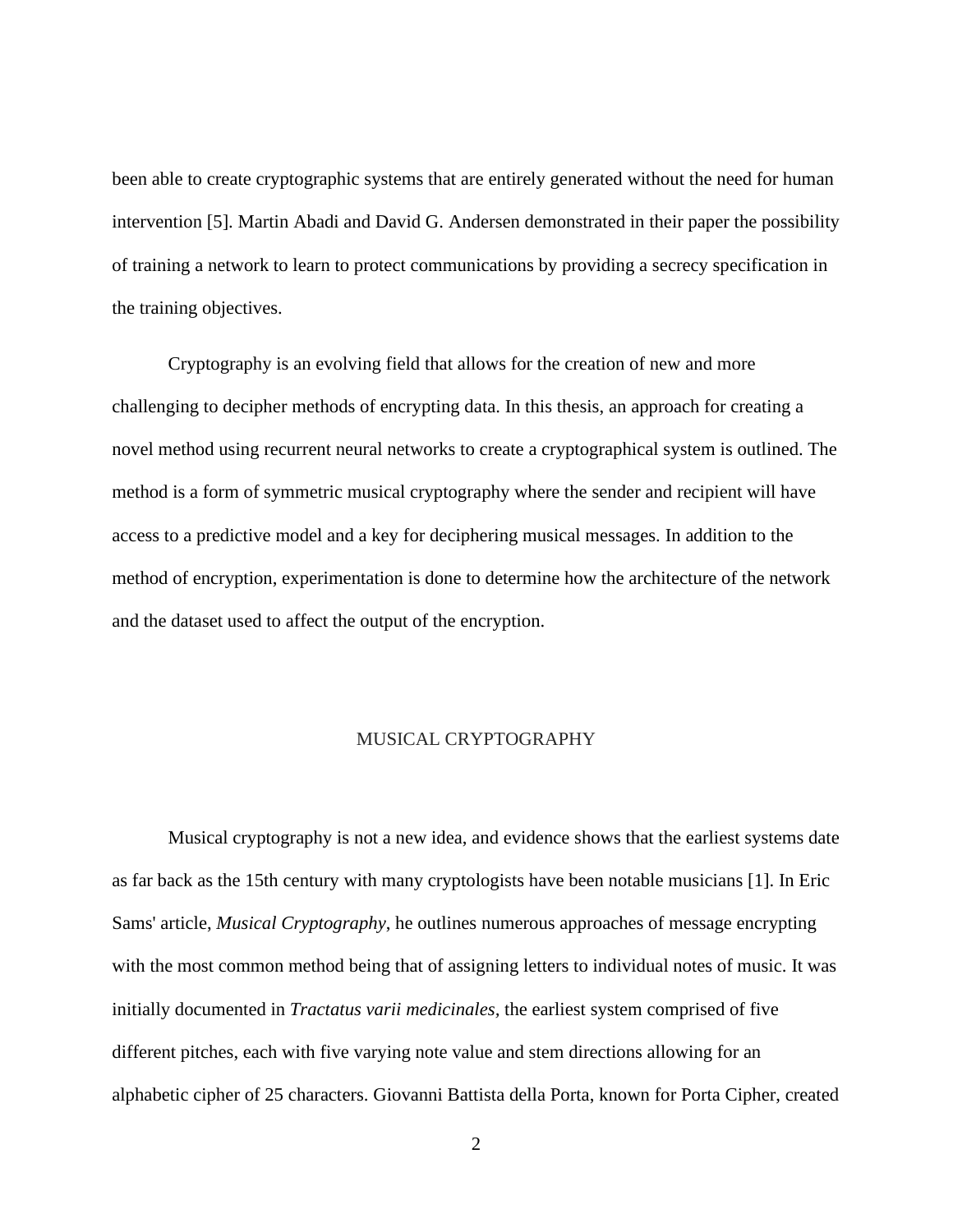a variation of the original cipher by using and 11 by 2 system shown in Figure 1. Famous Austrian composer, Johann Michael Haydn, built upon the Porta system with a variant that could be used in not only hidden communication but also in composing results that sounded of actual music. The substitution of notes to letter values continues to be a prevalent method for encrypting messages within musical scores.



Source: Adapted from [1]

<span id="page-9-0"></span>Modern musical cryptography has produced a number of novel methods for message hiding. Steganography, a comparable field to cryptography but differs in that cryptography protects the content of messages, while steganography is about concealing the message's very existence [6], has had many advancements in audio message hiding. Many of these systems exploits the masking effect property of the Human Auditory System (HAS) which allows the embedded information to be imperceptible [7].

One such method includes bit modification of the audio file. Due to the redundancy of bits in digital files, this technique is one of the most common and simplest methods for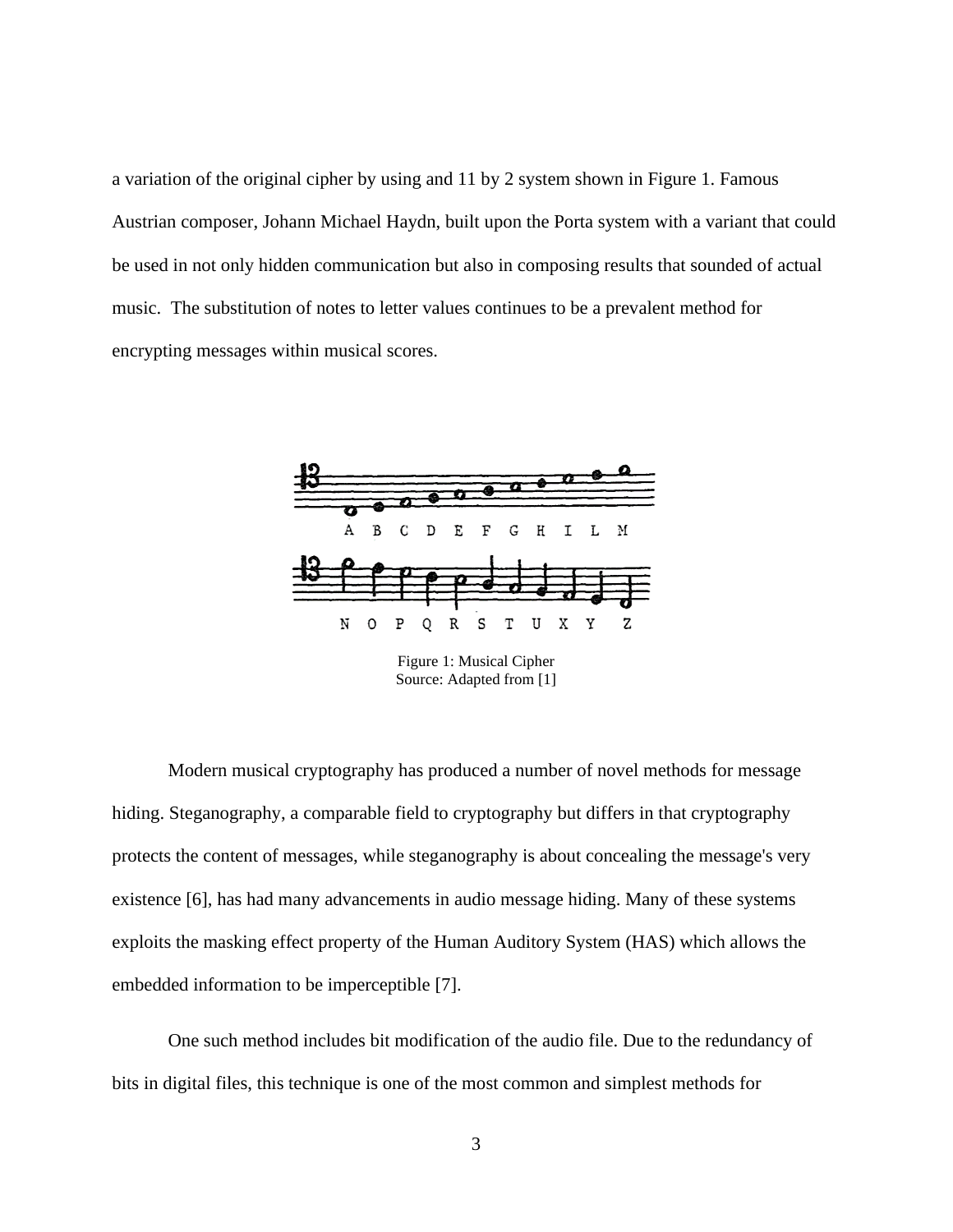embedding information. Replacing the least significant bit of the individual sampling points with a coded binary string allows a large amount of data to be encoded in the audio signal [8]. This method is not without it faults. Gopalan states any changes due to embedding would need to be small to prevent the detection of the secret information, or the change must occur at points that are masked by strong neighboring signals in the original host audio, for example, crowd noise [9]. This method also suffers from the vulnerability of lossy compression, filtering, amplification, and noise addition algorithms [7].

Another approach of audio steganography includes a technique created by Daniel Gruhl, Anthony Lu, and Walter Bender called Echo Hiding. This algorithm places the hidden text in the cover audio by introducing an echo. The message, in its binary representation, is added to the cover medium as a series of echo signals at specific delayed times. When these delay times are kept short, the two audio signals blend into a single distorted signal which is imperceptible to the human ear [10]. Gruhl et al. explain the encoding process as follows: the audio cover is divided into smaller sections and each of those sections can then be echoed with the desired bit. The stego audio is the recombination of all independently encoded signal portions. Decoding of the embedded text requires the detection of spacing between the echoes, which is done by examining the magnitude of the autocorrelation of the encoded signal's cepstrum.

In classical set theory, boundaries of a set are real-valued and can define whether an object belongs or does not belong to a set [11]. However, there are instances where this definition fails, e.g., hot, cold, short, and tall, and the use of a fuzzy set logic can be used. In terms of musical composition, Kumar et al. utilize this fuzzy logic to create musical sequences that are consonant. The authors generate a key matrix of probabilities from the seven possible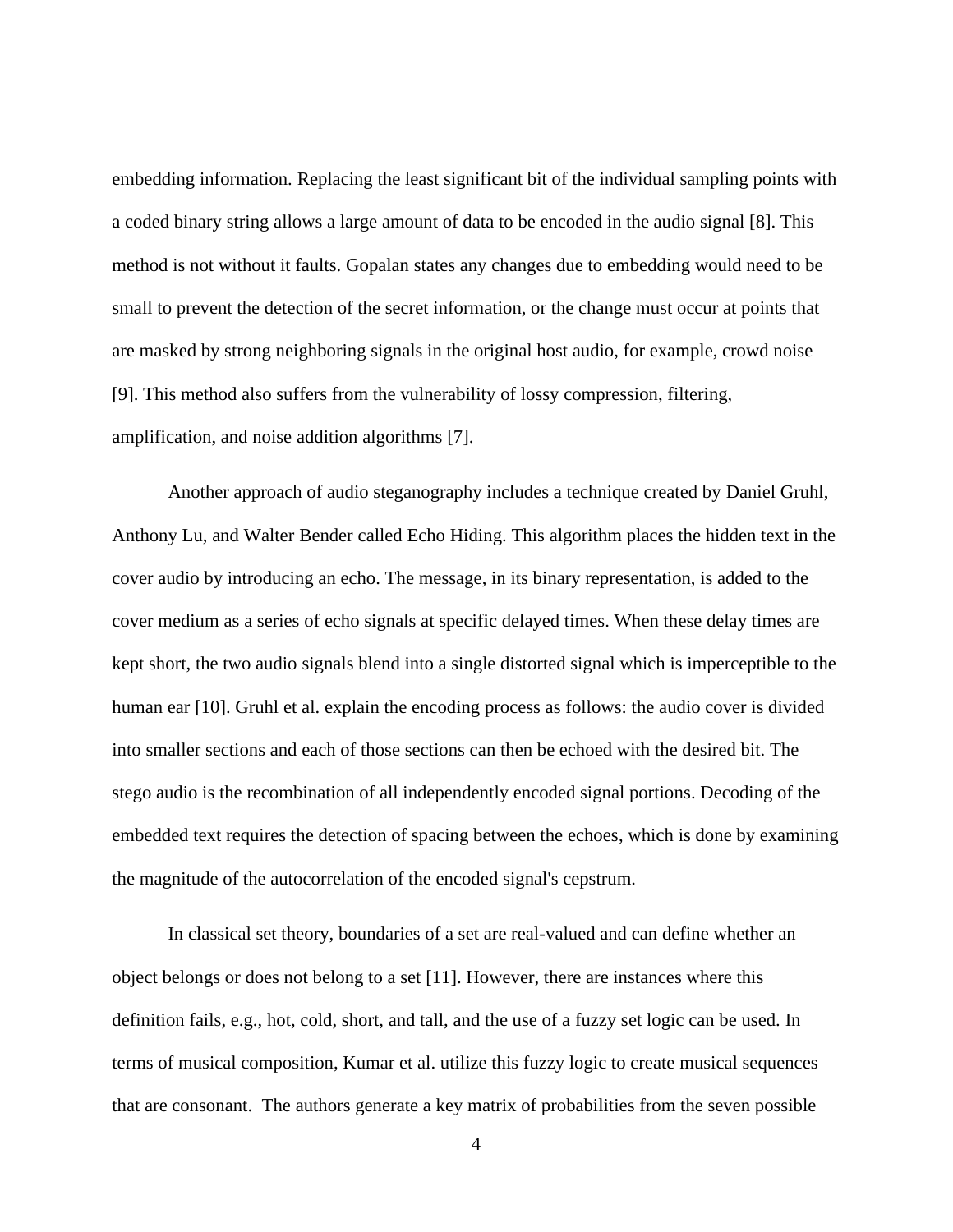note combinations and produce candidate notes created from the rules in the fuzzy logic to encrypt the plaintext message into a musical sequence. The representations of candidate notes allow for a character to be encoded by many several candidate notes but not the reverse. Decryption is done by mapping the occurrence of notes from the key matrix back into a plain text message.

Another system using evolutionary computation was proposed by Kumar et al. in their article *Musical Cryptography using Genetic Algorithms.* Again using the transition probability matrix for the seven-note combination, they encrypted plain text messages by finding candidate notes for each character and applying a genetic algorithm for synthesis and sequencing of notes [12]. Every character will have a set of candidate notes, and the genetic algorithm will select the next possible note in the sequence based on a genesis rule defined for the transition of notes. This algorithm is applied over a set number of iterations to produce a musical piece that is pleasant to hear. Decryption is the same process of mapping the notes from the matrix to the characters.

#### LONG SHORT-TERM MEMORY NETWORKS

<span id="page-11-0"></span>Long Short-Term Memory networks, LSTM, are a type of gated recurrent neural network that uses historical sequence data to predict the next step in a sequence. These types of networks are prevalent in fields that analyze temporal data such as natural language processing or time series forecasting. A key characteristic that makes LSTM networks excellent for sequence learning is their ability to retain memory over long lengths of sequences. In standard recurrent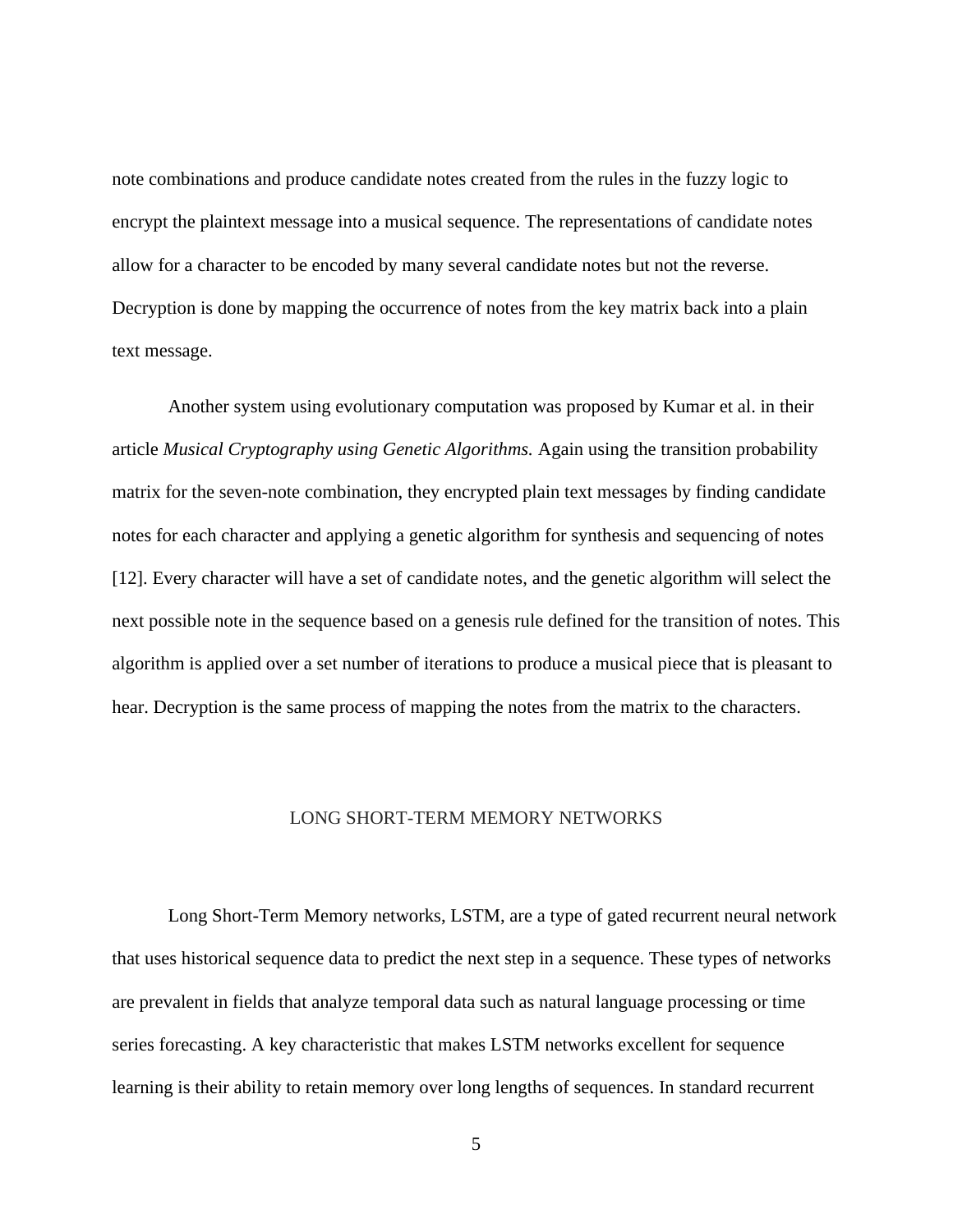neural networks, as the distance between time steps grows, the error signals "flowing backward in time" tend to either grow exponentially causing the network to assign oscillating weights or decreases towards zero which produces a network that is either slow to learn or does not learn at all [13]. Hochreiter and Schmidhuber solved this issue by using a gradient-based algorithm that enforces a constant error flow through the internal states of the units.

An LSTM cell is comprised of several squashing functions, a cell state, and three gating mechanism: input, output, and forget. The squashing functions allow for the matrix data to remain within a specific value set. The hyperbolic tangent function has a range between negative one and positive one. The sigmoid function has a range between zero and positive one. As the data moves through the LSTM cells, the cell state is updated using the gating mechanisms. The forget gate takes the previous and new information, and using the sigmoid function determines which of the previous information should be kept [14]. Olah explains that the next gate used is the input gate, which determines which new information will be stored in the cell state. The final gate is the output gate, which is used to determine based on the information provided and kept what output should be sent to the next cell. It is the combination of these gates and the cell state the allow the LSTM networks to remember over long sequences of data.

#### LSTM MUSIC GENERATION

<span id="page-12-0"></span>A common method for generating sequences of musical notes is by using historical note inputs to generate the next note in the sequence [15]. As stated previously, recurrent neural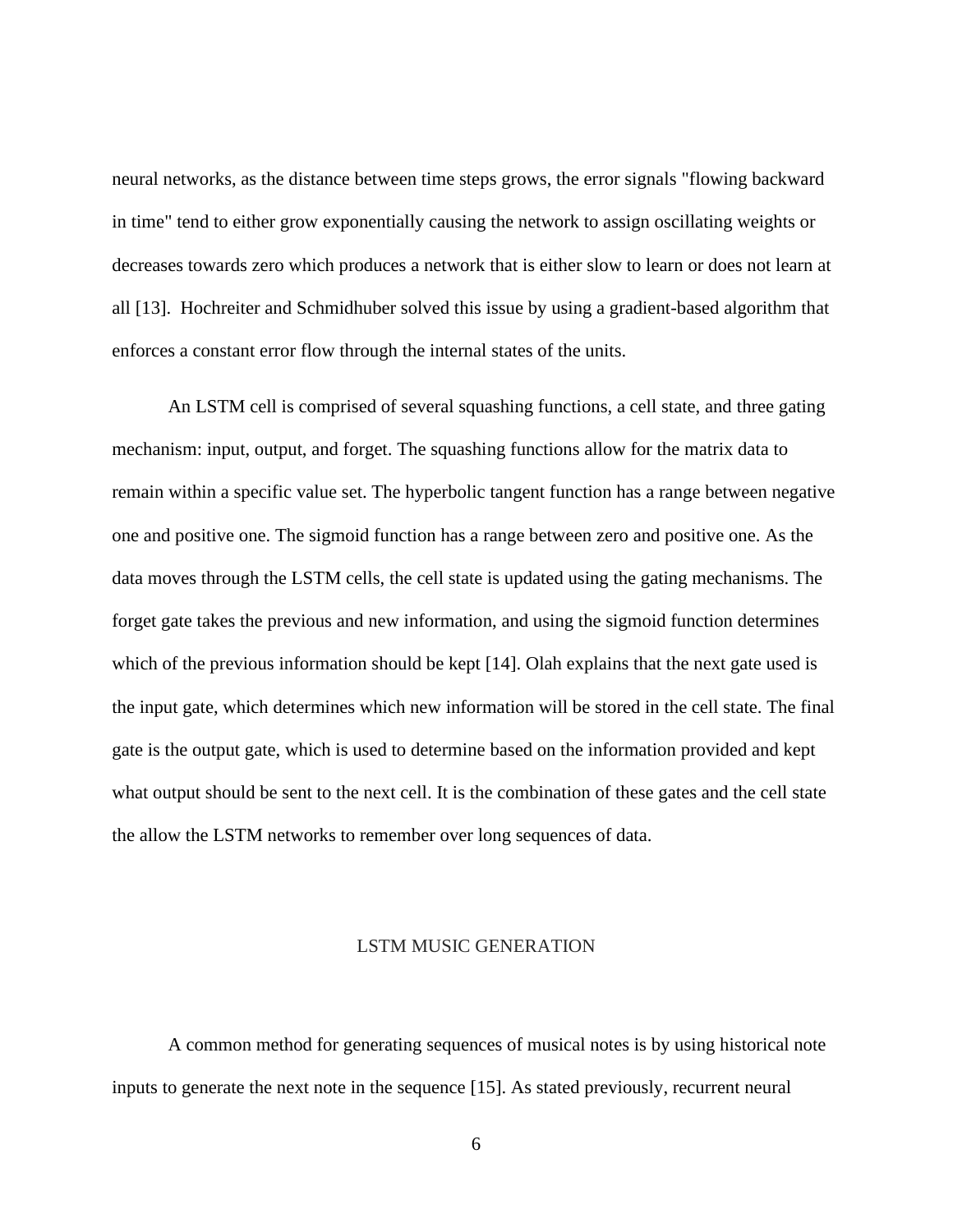networks can retain memory over sequences of data which allows the prediction for musical notes based on what was previously seen. The LSTM networks outshine standard recurrent neural networks by being able to retain memory of sequences over long distances in time. Eck and Schmidhuber were able to use LSTM networks to train on a form of 12-bar blues used by jazz musicians. In their study, they showed that the network was able to produce new instances in the musical form by seeding musical notes into the prediction model and that recurrent neural networks can determine melody and structure of musical style. The implementation of LSTM musical generation is based on this process of training the network to look at historical note sequences and using seed notes from the data set to produce new musical melodies.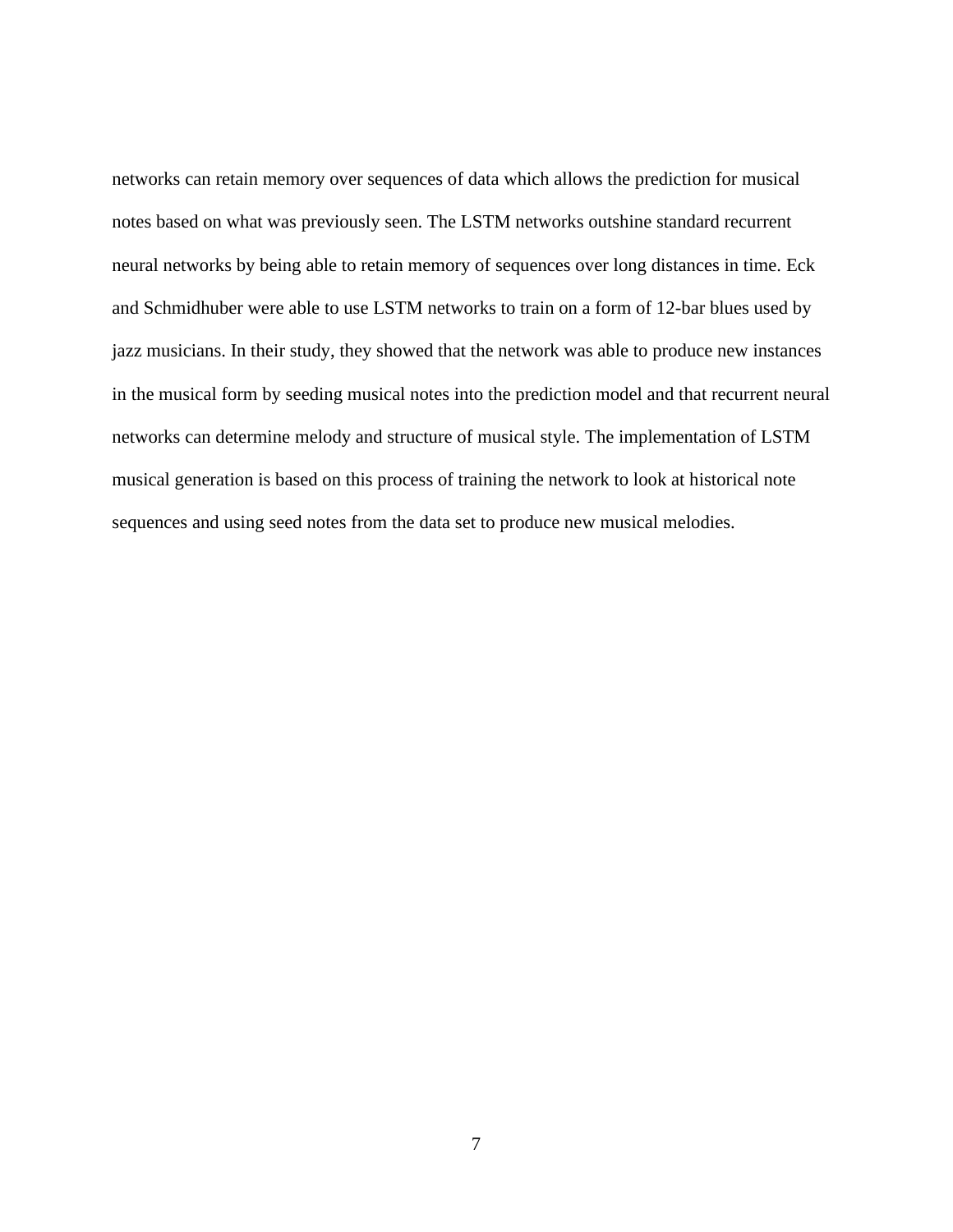#### MODEL IMPLEMENTATION

<span id="page-14-0"></span>MIDI (Musical Instrument Digital Interface) is the standardized protocol for transmitting music control and timing information in real-time to hardware [16]. The file format that contains this information is used to create the sequential data that the network will train. In order to extract the information needed, the music21 library is used. The music21 project allows users to analyze, search, and transform music into a symbolic form [17]. The symbolic form retrieved from the midi file is in scientific pitch notation, shown in Figure 2, which is the representation of a musical pitch by concatenating the musical note (ABCDEFG) with an optional accidental (♯, ♭, ♮) and the octave which the note resides. Moog explains that the MIDI protocol provides a note capacity with a range of 128 possible notes, which spans more than 10 octaves. While this range is available as possible for notes in the training set, most musical notes fall within the standard 88 notes on a piano, which has a range from A0-C8. In addition to the symbolic form, each of the notes or chords will be appended with the duration of their quarter length. While the notes themselves should be able to produce a pleasing musical tone, the style of the dataset that is being used can be captured in time the notes are played.



<span id="page-14-1"></span>Figure 2: Scientific Pitch Notation of C Notes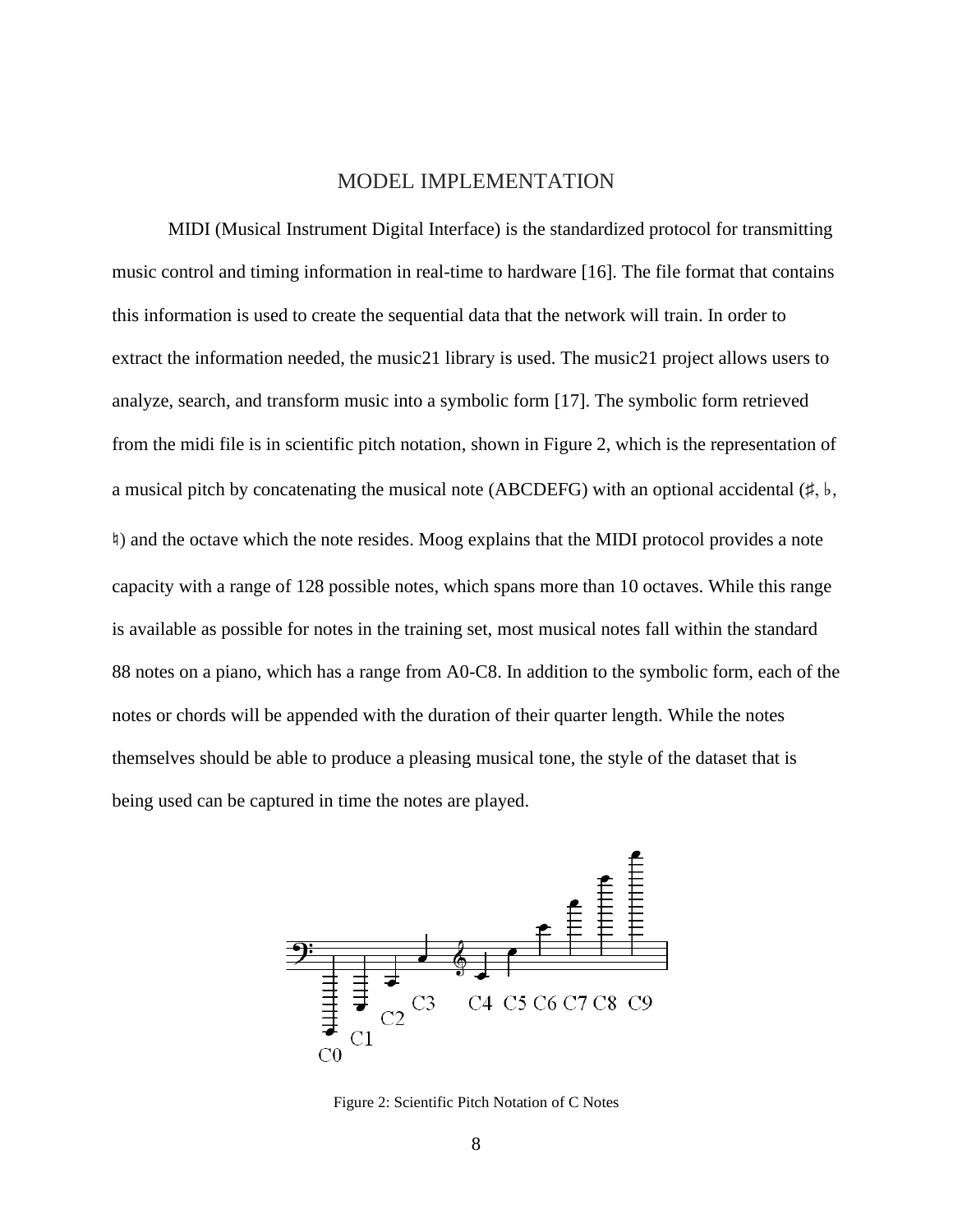Midi files may contain one or multiple tracks of musical notes. For each midi file in the data set, these tracks are broken down into their own individual sequences and parsed as if they were their own songs. This is done to ensure that not only the melody of the song was used for training but all parts as they pertain to the specific genre of music. The sequence of notes from each part read in from the midi file are divided into smaller sequences at a set length that is used to predict the next note in the sequence. A standard time signature for writing music is four beats per meter. The sequence lengths tested in the training were all multiples of this time signature: 4, 8, 16, 32. In the final architecture, a sequence of 16 notes is used to predict the next note in the song. Using sequences of 16 notes, a model was trained to produce an output based on any combination of 16 notes in the entire note set.

For the ease of use, the Keras library with the TensorFlow backend is used to create the predictive model. The determination for the architecture was done by modifying different components of the model to achieve a convergence of minimal loss within a reasonable number of epochs trained. The network is comprised of the following components: an LSTM layer with a 25 percent dropout rate on the output and a densely connected layer with the number of nodes equal to the number of different note values within the training data. The activation on the dense layer is the softmax activation, which allows for the prediction of the next value in the sequence. The loss for each iteration is calculated using categorical cross-entropy with RMSProp for the optimizer.

The data set used for creating the prediction model is comprised of 45 midi files of the genre American folk from a tune book website [18]. When broken down into the individual tracks, there are 191 instrument tracks with valid notes. The size of the entire note collection is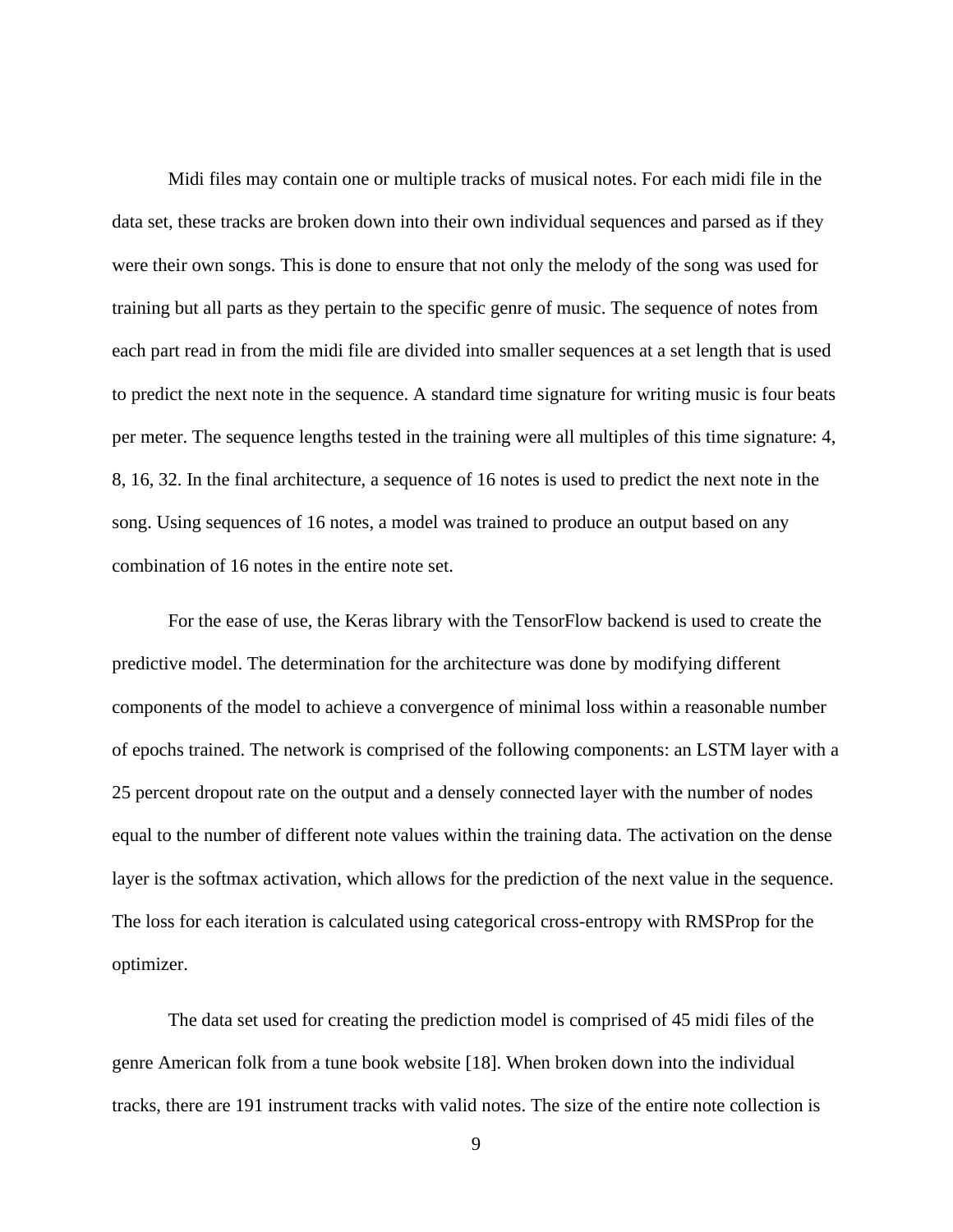58,487, with 1709 unique note and chord values. Broken up into sequences of 16 for training, this becomes a data set of 58,479 data points.

For the use of this encryption algorithm, the validation on the training set was not used. While beneficial for musical generation to ensure the model is not creating the same tunes, overtraining or undertraining of the model is not a concern because the sequences are divided up into a note set for the use of encrypting and decrypting messages. If the resulting output for the encrypted message sounds similar to a piece of familiar music, this will only add to the level of secrecy of the hidden message.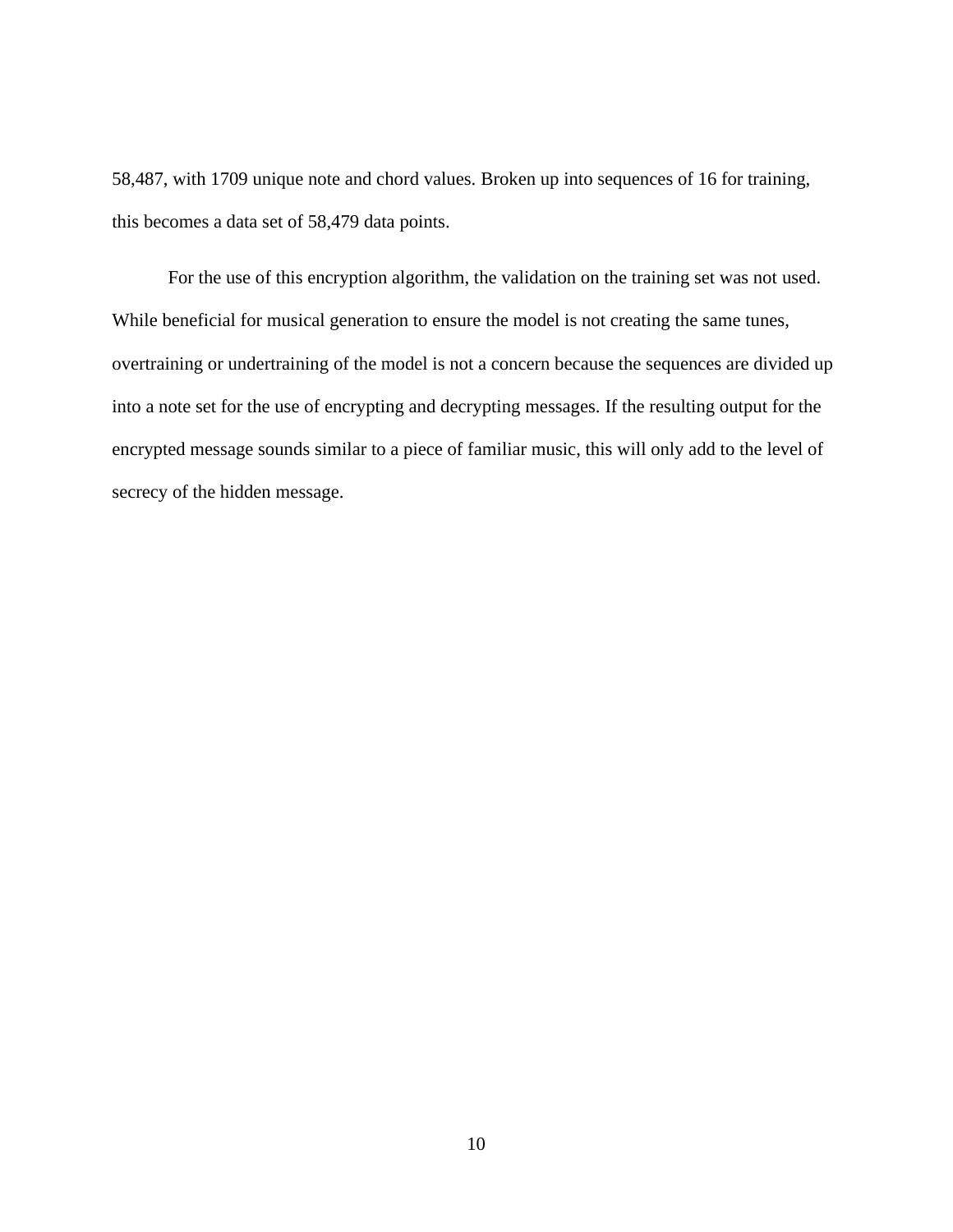#### ENCRYPTION AND DECRYPTION ALGORITHM

<span id="page-17-0"></span>Once a prediction model has been generated, it can be used to generate a note matrix from a note set to a character. As with the transition matrices in previously mentioned works, the matrix is used to encode and decode the messages. The message, once encrypted, is saved as a midi file that can be listened to on any music software that supports it. The decryption algorithm uses the midi file to reveal the hidden message. Both the sender and the receiver will have the pre-trained prediction model to encrypt and decrypt the hidden messages within the midi files.

#### ENCRYPTION ALGORITHM

<span id="page-17-1"></span>The encryption algorithm uses an encryption key, the prediction model, and the plain text message to produce a sequence of notes that are exported as a midi file. The encryption key is generated by using a pseudo-random number generator to select notes available in the dataset randomly. Using notes available in the data set allows the prediction model to generate a sequence of notes used for the note matrix. The number of notes predicted will depend on the length of the alphabet being used and the number of notes per character in the note matrix. The number of notes per character is provided by the user at the time of encryption. This allows for varying lengths of melodies as well as to provide an additional variable to make deciphering the message more difficult for those without the key. For this thesis, the 100 printable characters from Python's string library, shown in Table 1, are used for encoding and decoding the message. The notes per character have been set to 4.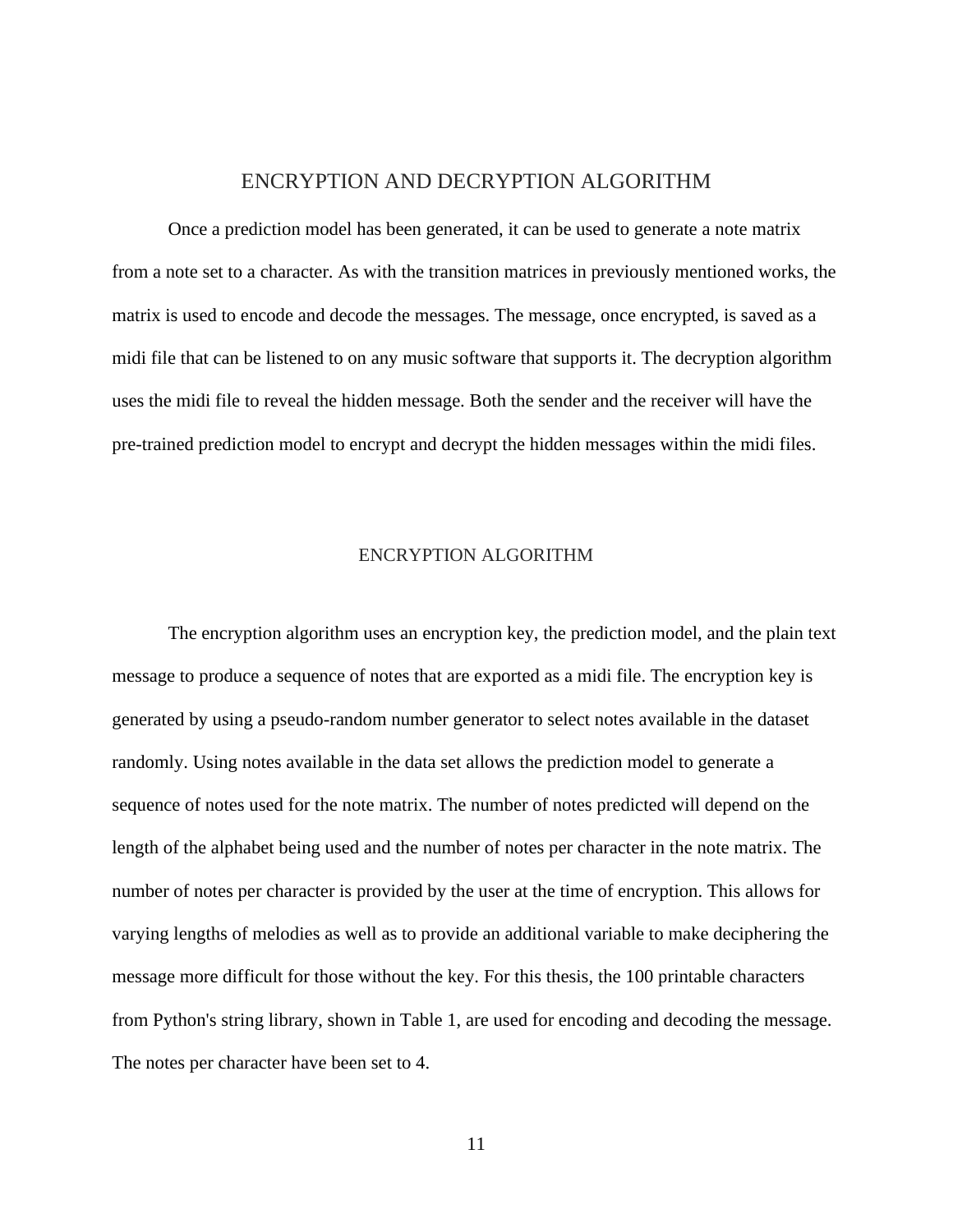Table 1: Python String Constants

<span id="page-18-1"></span>

| <b>String Constants</b> | <b>Characters</b>                                        |
|-------------------------|----------------------------------------------------------|
| string.ascii_lowercase  | abcdefghijklmnopqrstuvwxyz                               |
| string.ascii_uppercase  | ABCDEFGHIJKLMNOPQRSTUVWXYZ                               |
| string.digits           | 0123456789                                               |
| string.punctuation      | !"#\$% $&($ $)*+,-/$ ::                                  |
| string.whitespace       | space, tab, linefeed, return, formfeed, and vertical tab |

Once the set of notes has been generated and characters assigned to the note sets, the message can be encoded by selecting the note sets that correspond to the character in the message to be encrypted. This is a form of a substitution cipher where there is a one to one relationship between the note sets generated and their respective characters. The set of notes is exported to the midi format, and the encryption key is placed in the metadata of the file for retrieval when being decrypted. This allows the receiver only to receive one file for the decryption. The complete encryption process is shown in Figure 3.



<span id="page-18-0"></span>Figure 3: Encryption Process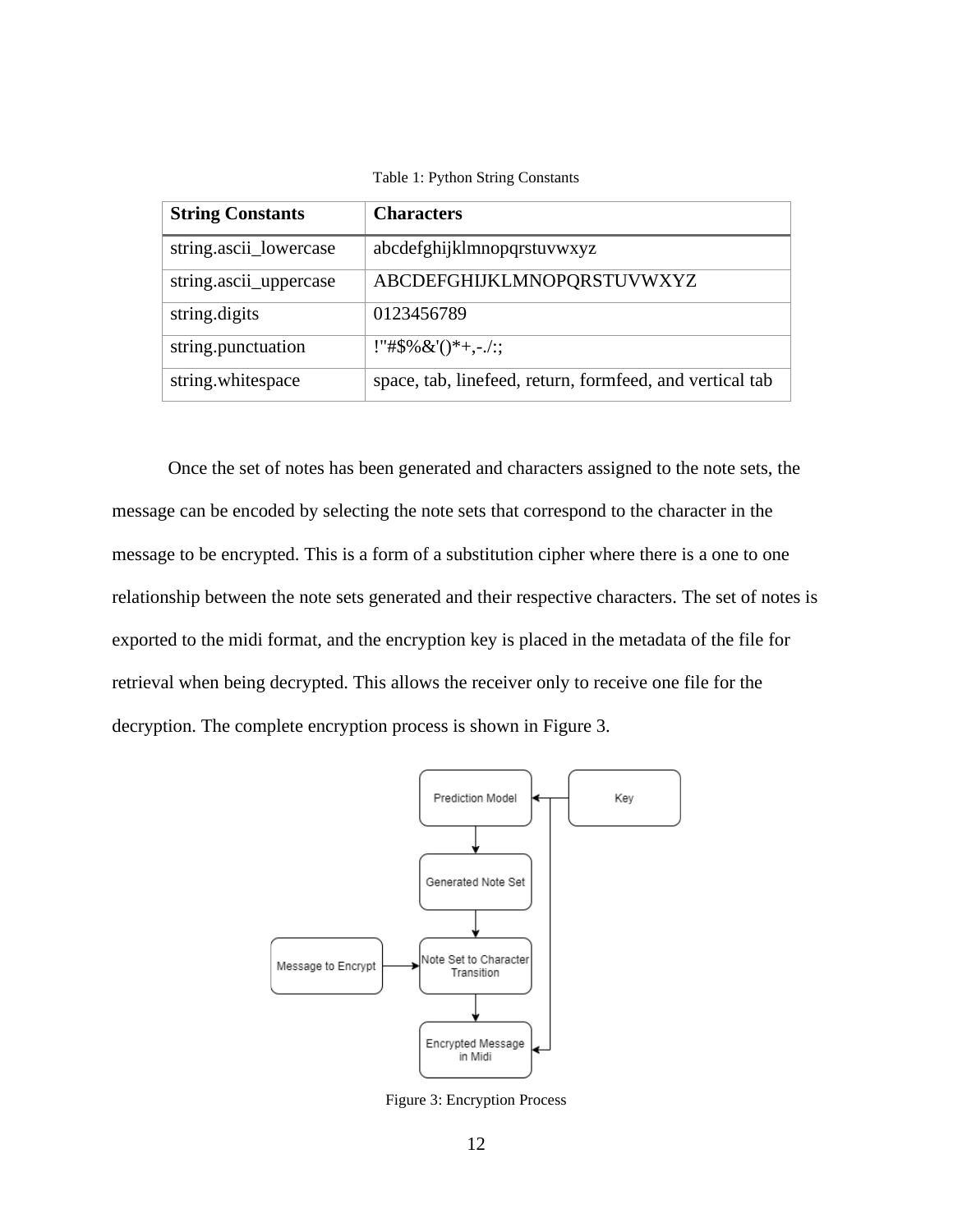#### DECRYPTION ALGORITHM

<span id="page-19-0"></span>The decryption algorithm reverses the encryption by using an encryption key, the prediction model, and the midi file to produce the plain text message. The decryption has a similar process to encryption. The key is extracted from the metadata of the midi file and is used as a sequence of notes for the predictive model to generate the note matrix. The matrix is divided into the note sets of the length provided in the key. The notes from the midi file are parsed using the note matrix to convert the notes back into characters. The characters are the plain text message that was encrypted. The complete encryption process is shown in Figure 4.



<span id="page-19-1"></span>Figure 4: Decryption Process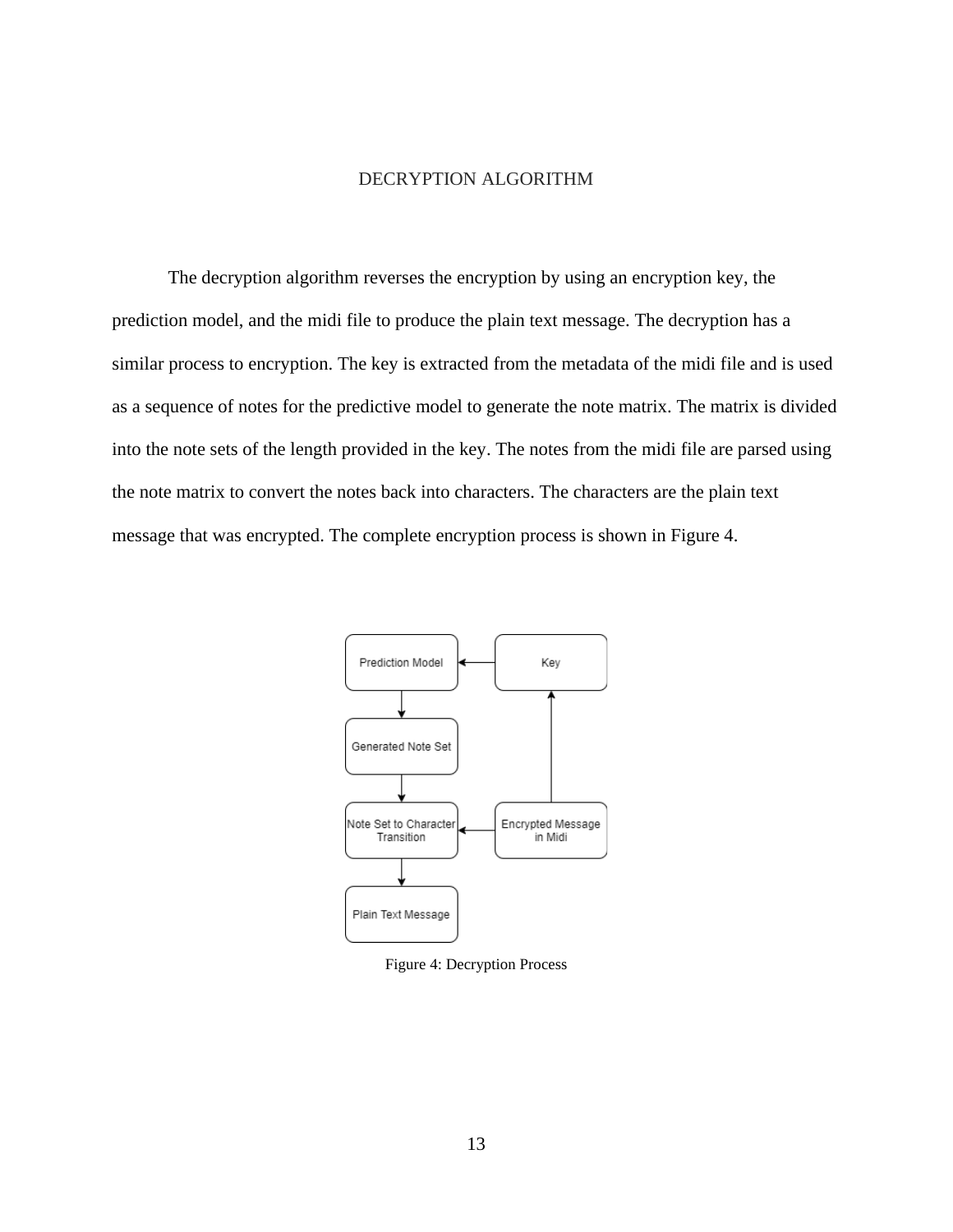#### EXPERIMENTATION

<span id="page-20-0"></span>In addition to creating a process for using long short-term memory networks in musical cryptography, two experiments were performed to see how the generated sequences used in the note matrix would be affected by the change in the architecture and dataset. The first of these experiments look at the change in sequence prediction over iterations compared to the final iteration. The second compares predictions based on removing portions of the dataset.

#### CHANGE OF PREDICTION OVER EPOCHS

<span id="page-20-1"></span>As the predictive model goes through the training process, the predictions on provided sequences will change based on the loss for each epoch. This means that there could be a possibility that at some point, as the model moves towards the lowest point in gradient descent, sequences will predict the same notes. In normal music generation, this process would be beneficial as it means that the system has learned to produce music. In the cryptographic sense, this would be detrimental if someone, for which the message is not intended, had information about the architecture (number of layers, LSTM units, and batch size), the data set, and the midi file containing the secret message. They would only need to train the model until it no longer had a reduction in loss.

The comparison of prediction was implemented using the following architecture:

• 57,186 16-note sequences.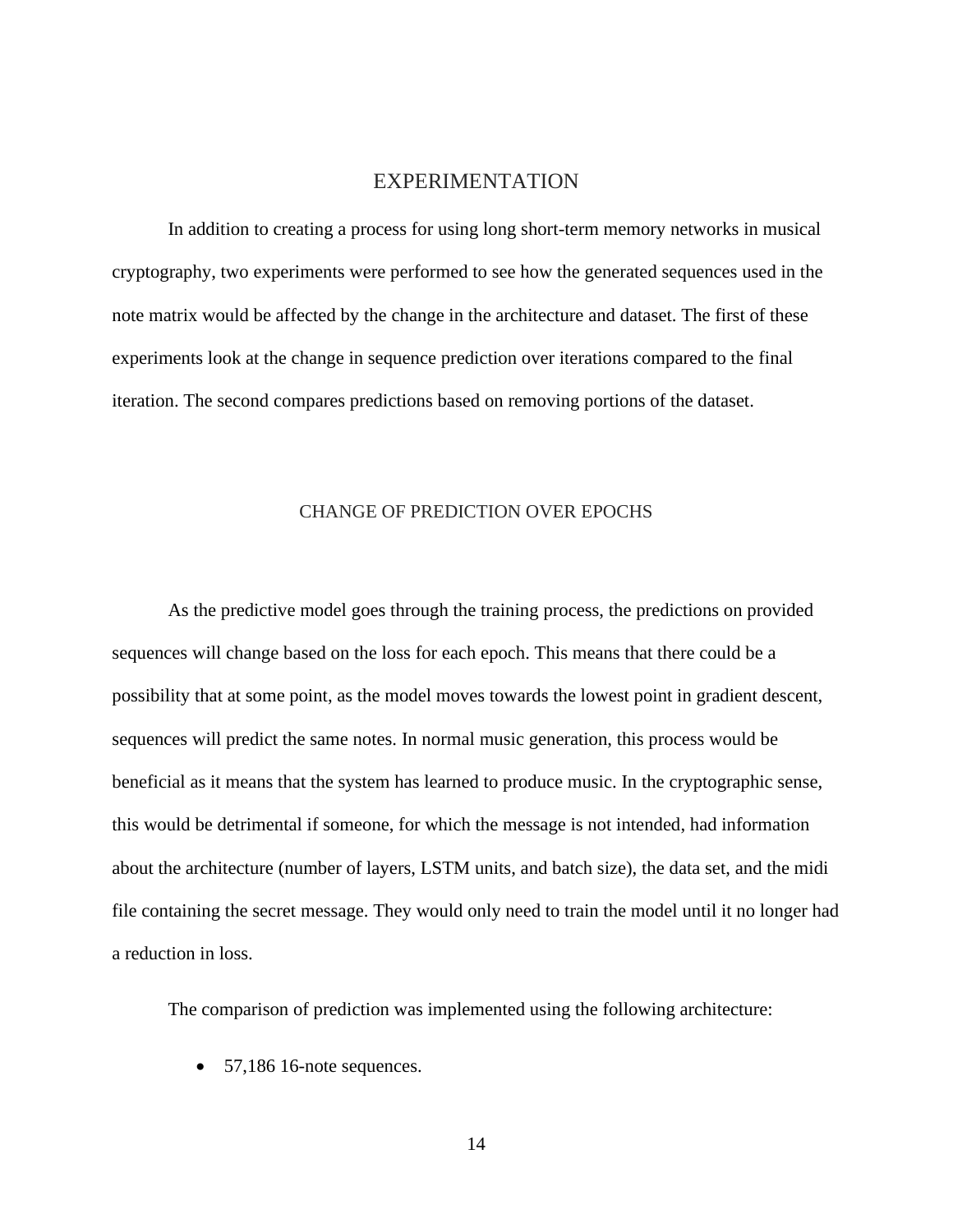- 1 LSTM layer with 256 units.
- 1 Densely connected layer with nodes equal to the size of the note set.
- Batch size of 256.
- 1000 iterations of training.

From Figure 5, the loss of the model steadily decreased through the first 300 iterations and a small amount through the remaining 700 iterations. The loss from iteration 300 to 1000 changes 0.1457, and in the last 150 iterations, the change is 0.0064. If the model is converging around a single loss, then that should mean that the model created in the final epoch should not be mostly different from the model in the previous epochs.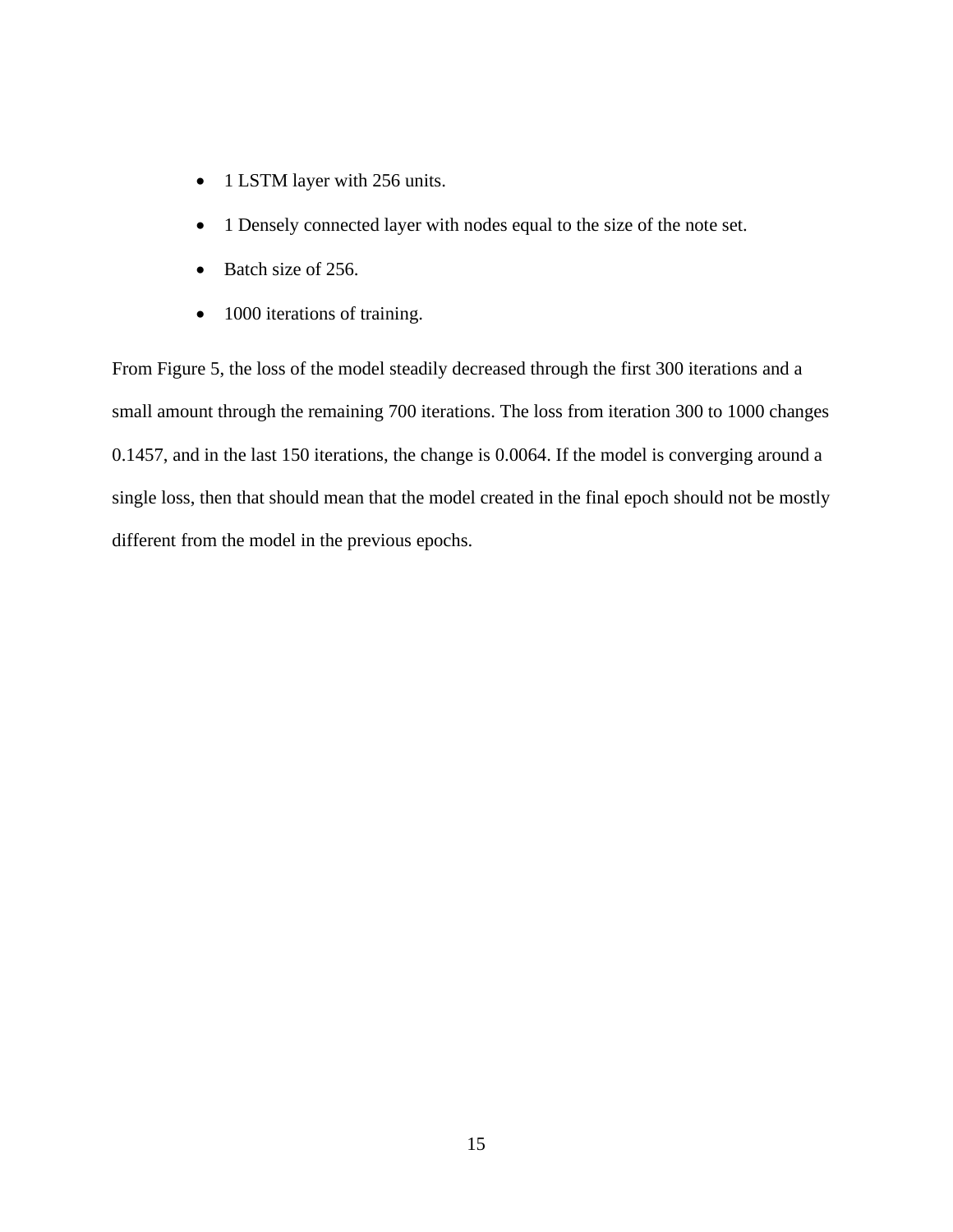

Figure 5: Training Loss of Prediction Model

<span id="page-22-0"></span>For each epoch, a model is saved so it can be used to compare predictions against the final epoch. For the comparison, 1000 unique keys are generated on the note set, and the number of same predictions for the test and final epochs is counted towards a total percent match between the models. In Figure 6, a gradual increase in percent match is seen as the test epoch gets closer to the final epoch, however, even with a small loss difference, the percent of predictions that matches the number of predictions is less than 50 percent.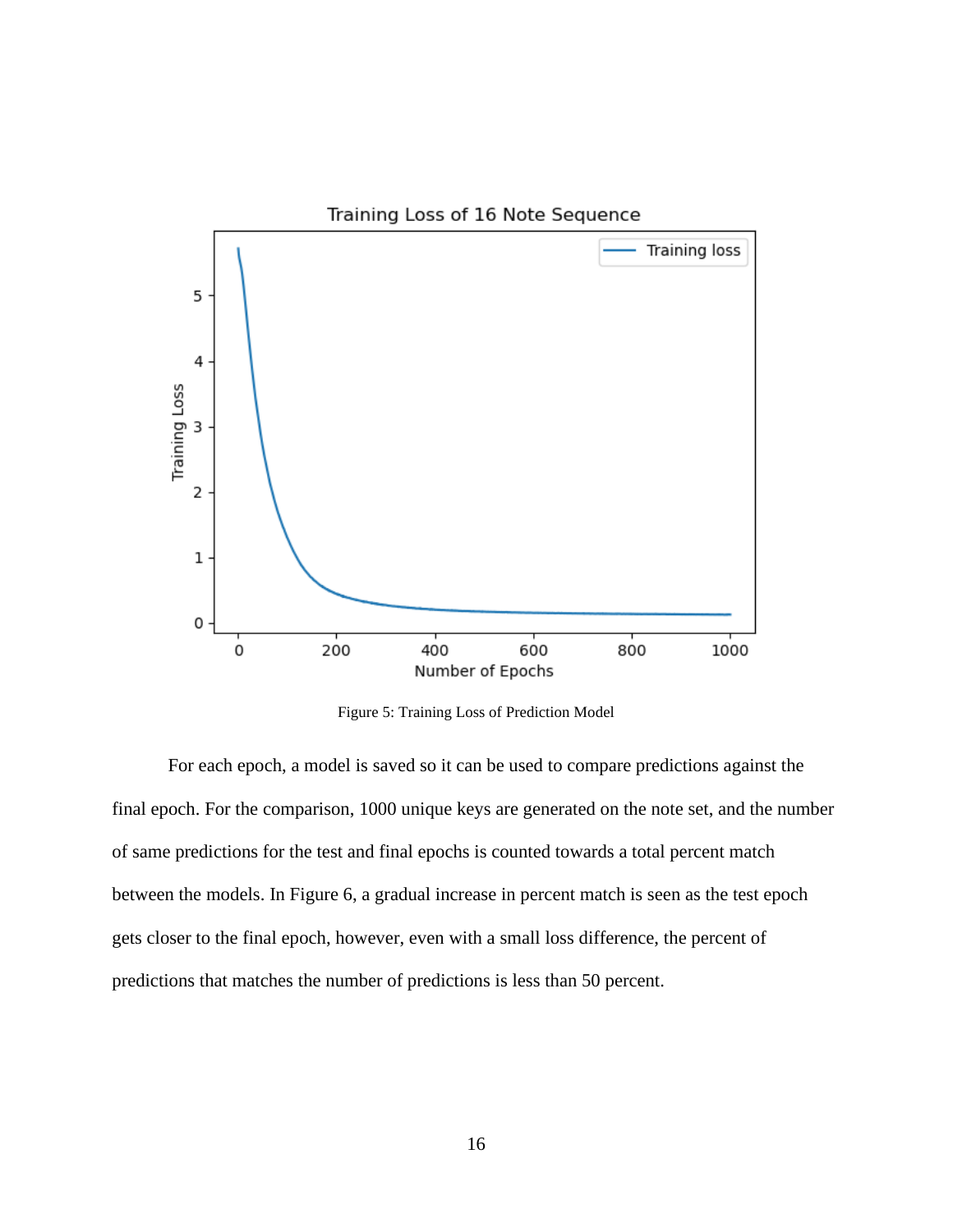

Figure 6: Percent Match Prediction - Single Output

<span id="page-23-0"></span>This shows that if someone were to train for many epochs, they would not be able to get the same prediction 50 percent of the time. The percentage drops at the length of the prediction sequence increases. A sequence of 26 notes, which corresponds to the number of letters in the English alphabet, reduces the percentage to less than 15 percent for the next closest epoch.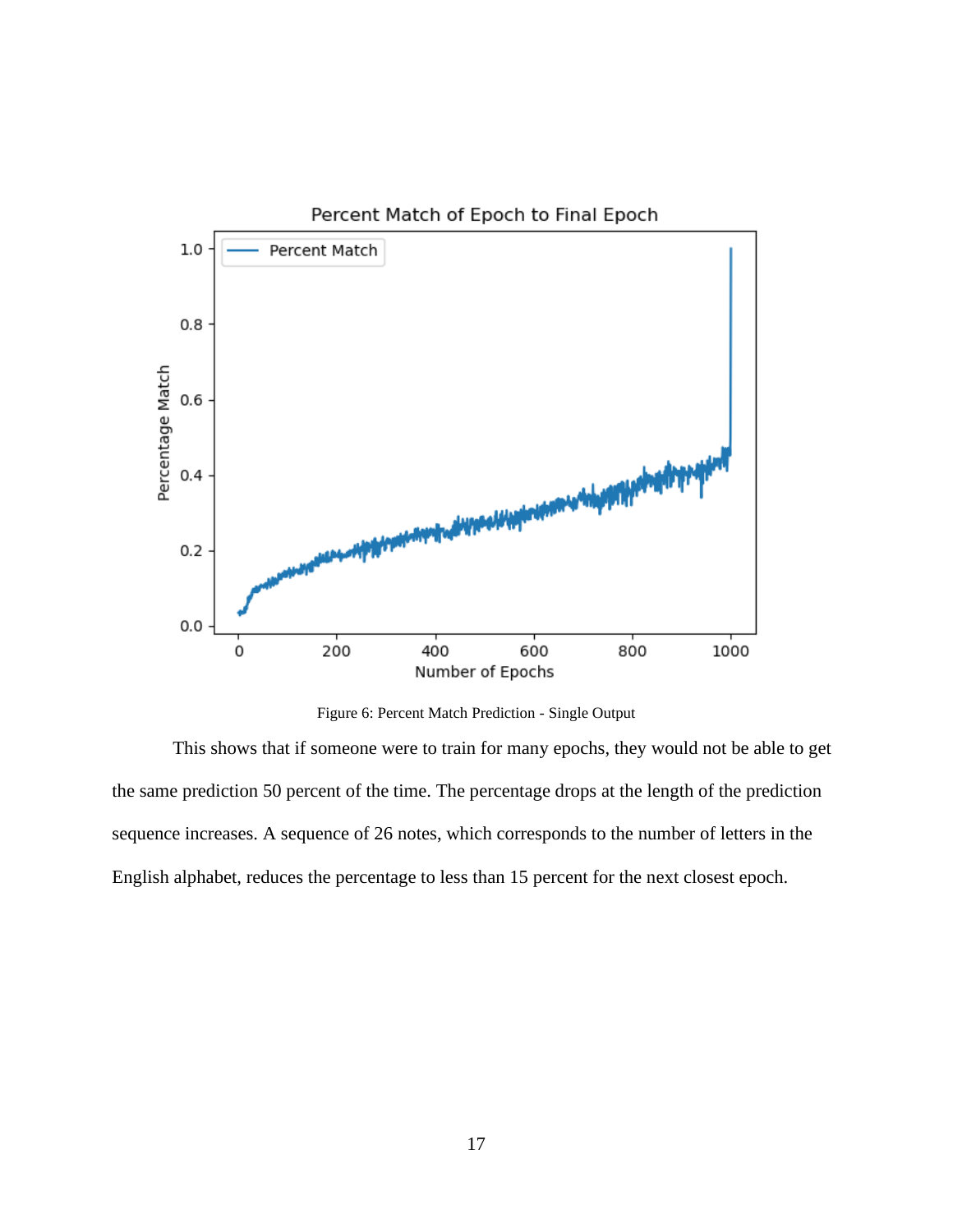

Figure 7: Percent Match for 26 Note Sequence

<span id="page-24-0"></span>An additional point can be made that if the model was trained to an epoch that did not have a minimal loss, then training a model to the point of having minimal loss will not increase the chance of matching predictions. Having trained a model for only 200 epochs would have a difference of 80 percent from a 1000 epoch minimal loss model. This beneficial from the standpoint of cryptography as it decreases the likelihood of being able to brute force the prediction to produce a valid note matrix.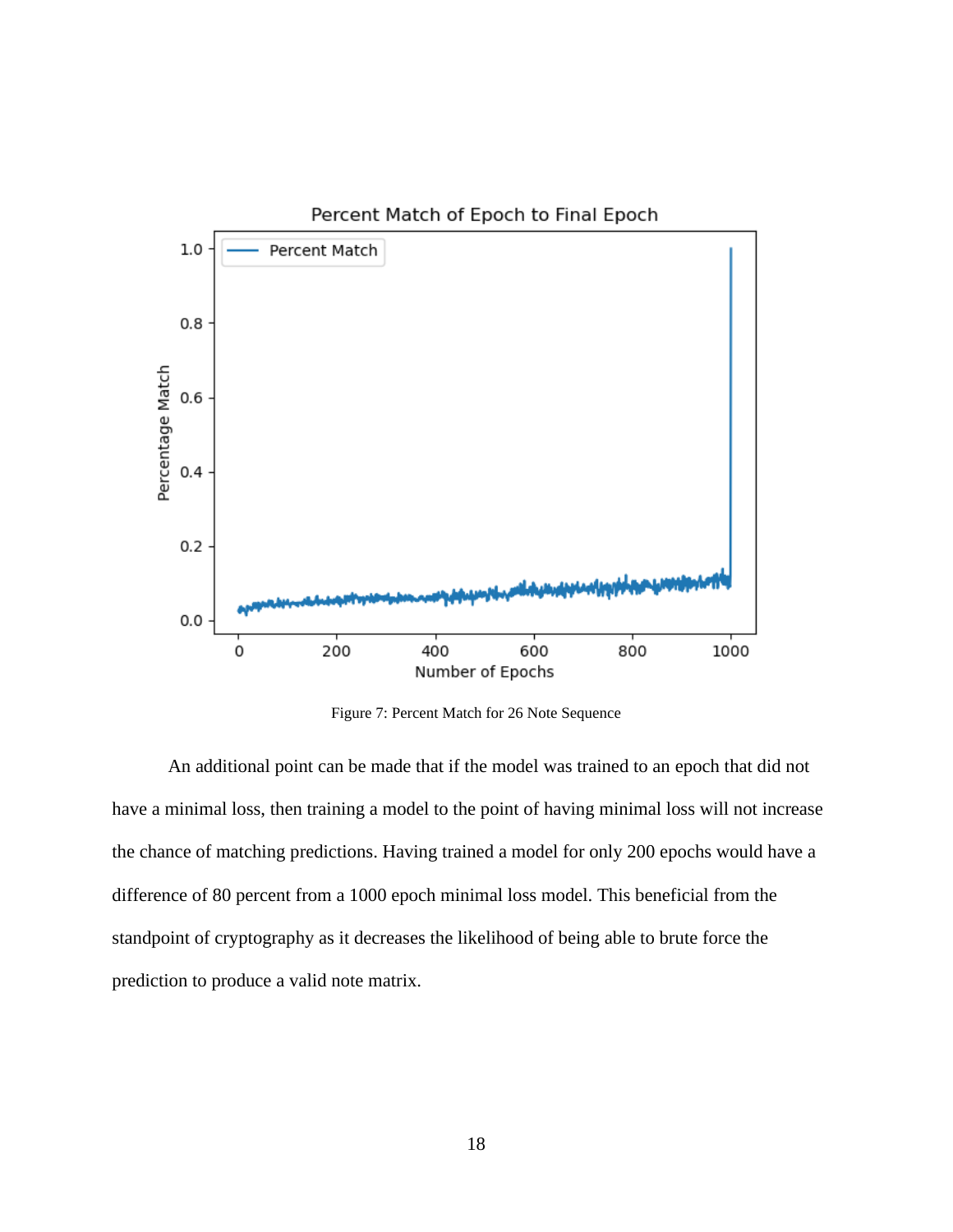#### PREDICTIONS IN REDUCED SETS

<span id="page-25-0"></span>Training on a full data set provides a model that should be able to predict sequences that are contained within that data set. A subset of this data set contains the same sequences as the full data set, which should mean that a model trained of the full data set should have the same predictions as a model that is a subset for sequences that are contained within both sets. If this were true, a note matrix created for encrypting messages would be at risk for exposure if a model with minimal loss is trained on a data set that encompasses the data set used to produce the model.

In this experiment, the full set is reduced to subsets of 25 percent, 50 percent, and 75 percent of the original set. With the same architecture as above but instead using a sequence length of 8 notes for 200 epochs. After 200 epochs, the loss is similar between the four models.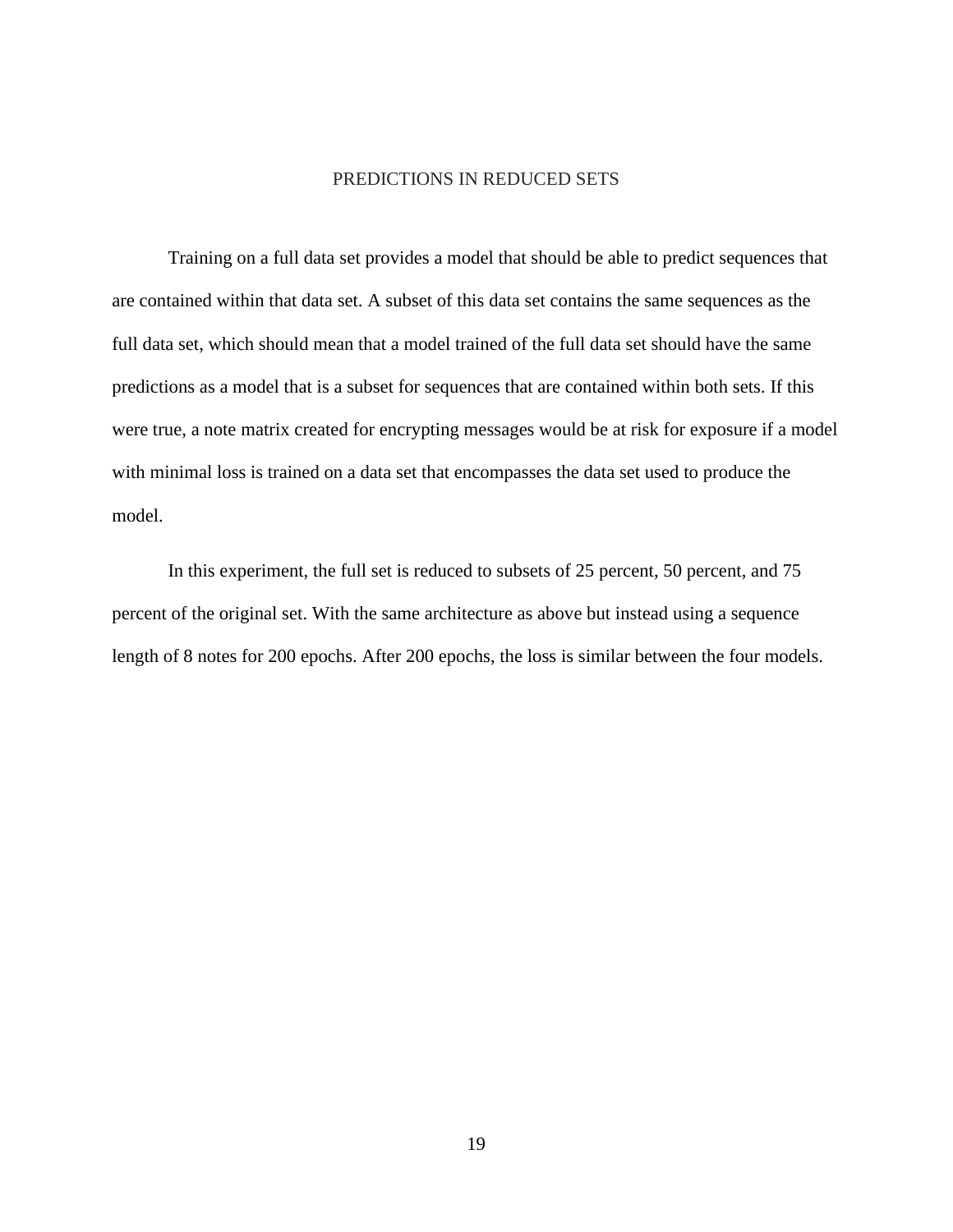

Figure 8: Reduced Dataset Loss

<span id="page-26-0"></span>On the three reduced models, 1000 keys were generated that ensured that the notes would be contained in both the test model and the final model. A comparison for the prediction accuracy, in Figure 9, between the two models, shows that as the subset size decreases, the level of percent accuracy of the full set model increases. However, the prediction accuracy never exceeds 5 percent, which means having a data set that encompasses a smaller set does not mean that the model will be able to decrypt the hidden message on the smaller training set note matrix.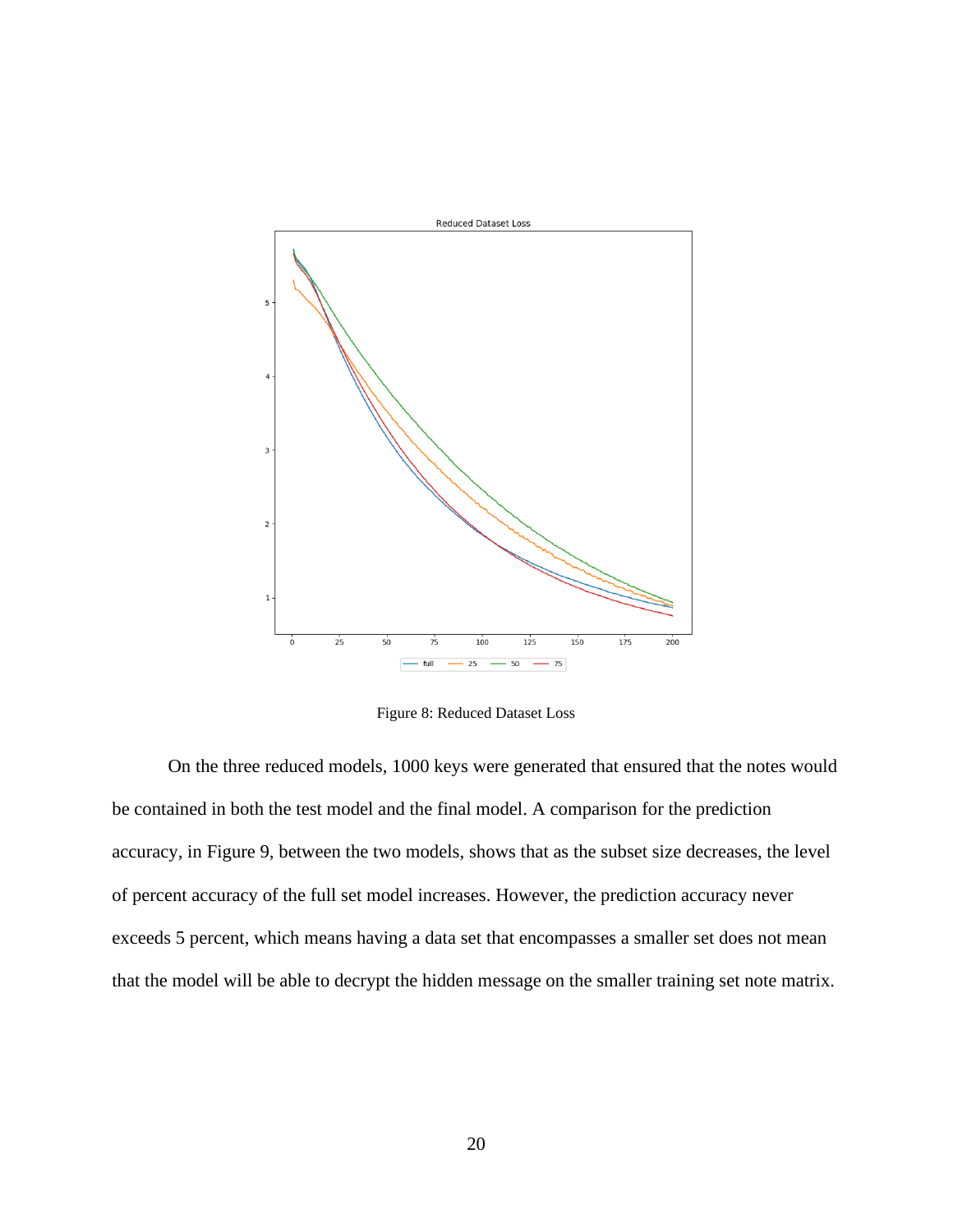

<span id="page-27-0"></span>Figure 9: Prediction Accuracy for Reduced Sets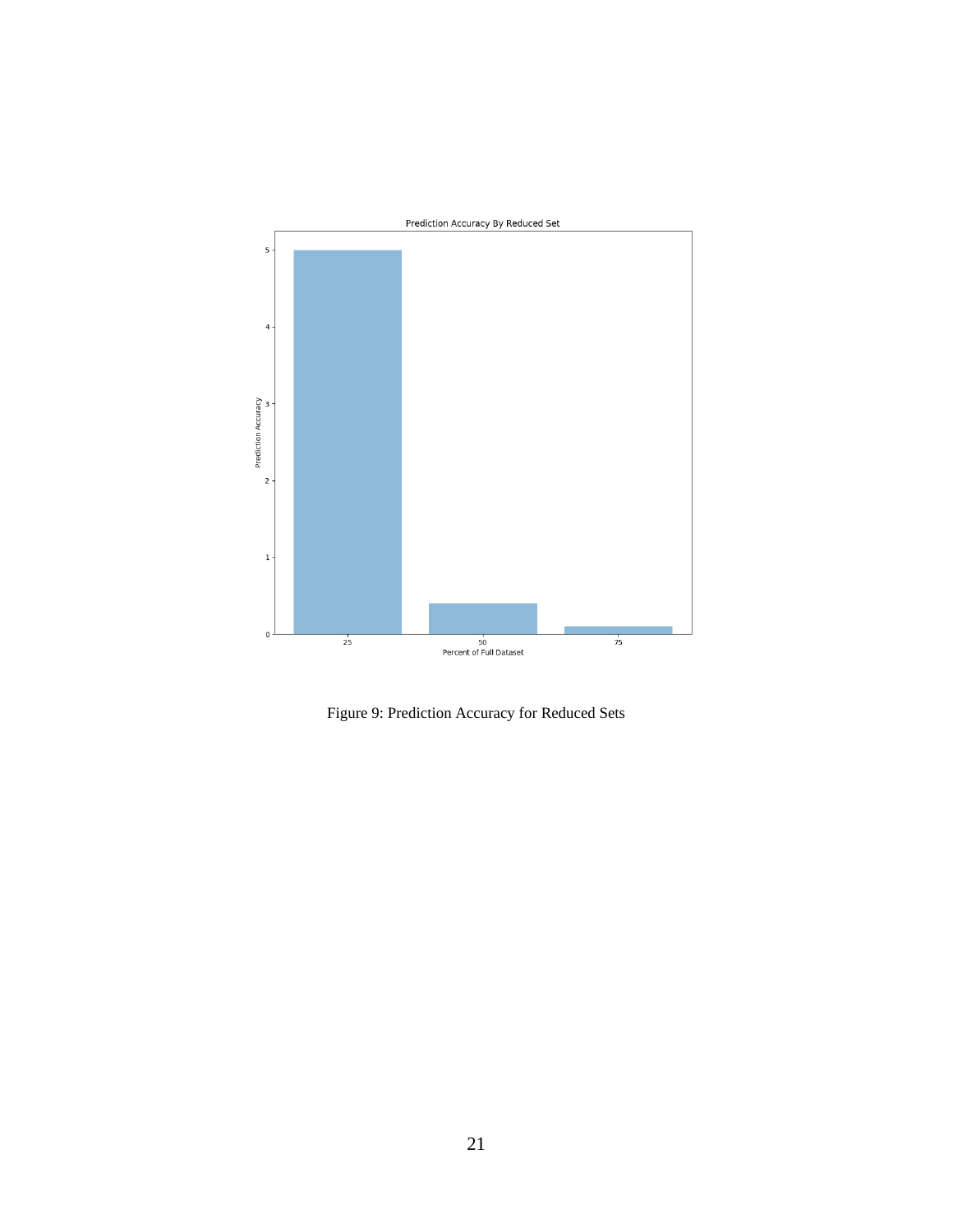#### CONCLUSION AND FUTURE WORK

<span id="page-28-0"></span>Similar to most substitution algorithms for cryptography, the method outlined in this thesis is subject to statistical analysis of letter frequency. The method would be less susceptible to attack if a smaller cryptographic message is created and by using a newly generated key for each message. A more robust approach could be to link more recurring characters to additional sets of notes allowing for a one-to-many relationship that would make frequency analysis difficult.

One issue with the algorithm is that while it does produce a musical melody, not all melodies, it produces sound pleasant. This is due to the generation creating a sequence that is a musical output in one continuous form. Taking portions of that sequence and arranging them in different ways does not always work out. However, the benefit of the random key generation is that a new note matrix can be created to form better-sounding melodies. A possible remedy for this issue is to create a note matrix tree that, given any specific character, would build several branches with note sets that correspond to the next character. This would ensure that the message being encrypted has an accompanying tune that is pleasant to hear.

Despite the above issue, using long short-term memory networks to build a cryptographic system could be beneficial. The number of parameters that can be set within a network and the varying sizes and types of data show that it would be very cumbersome to attempt to decrypt.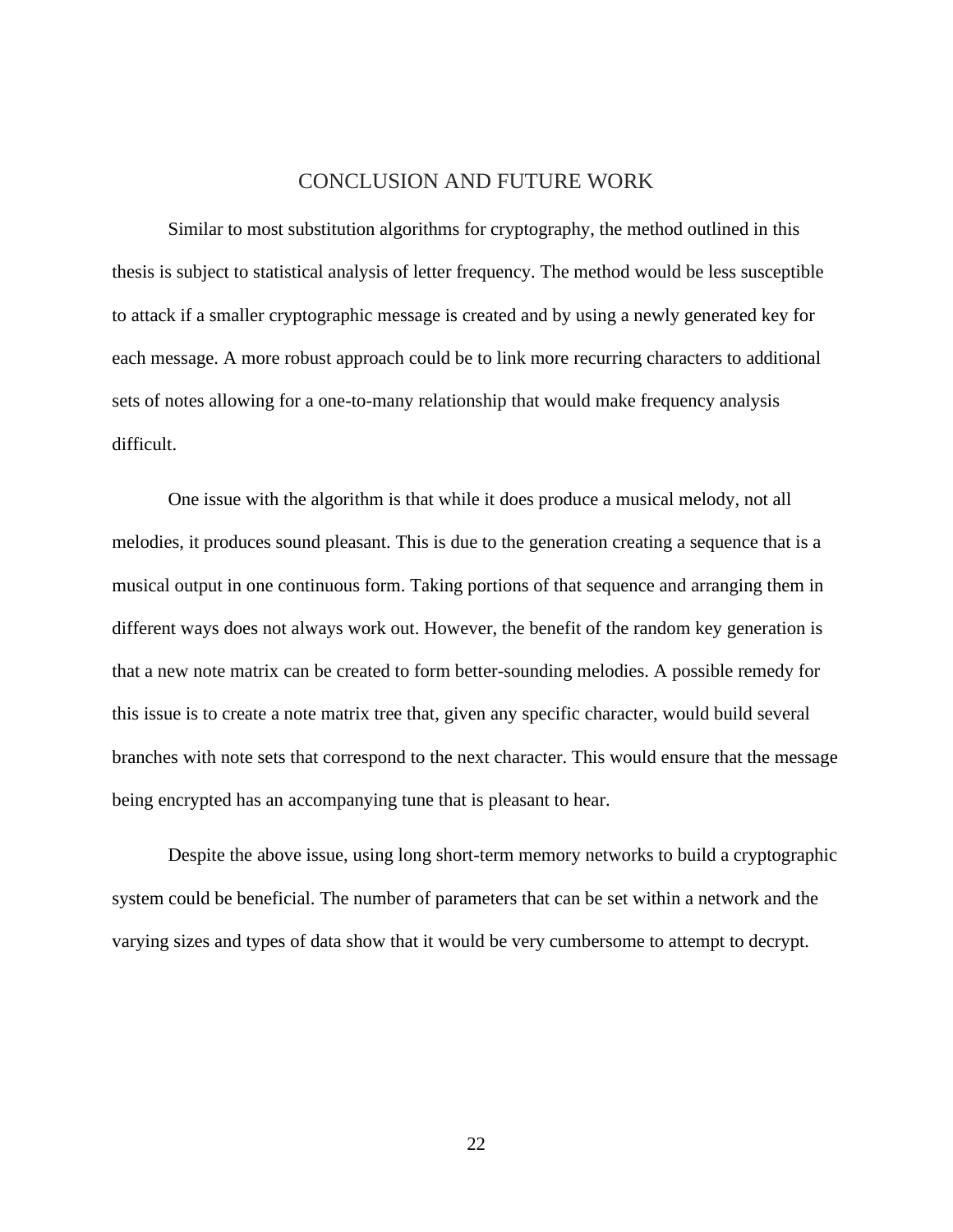#### REFERENCES

- <span id="page-29-0"></span>[1] E. Sams, "MUSICAL CRYPTOGRAPHY," *Cryptologia,* vol. 3, no. 4, pp. 193-201, 1979/10/01 1979, doi: 10.1080/0161-117991854052.
- [2] J. L. Massey, "Cryptography—A selective survey," *Digital Communications,* vol. 85, pp. 3-25, 1986.
- [3] A. Joseph and V. Sundaram, "Cryptography and steganography–A survey," 2011.
- [4] R. L. Rivest, "Cryptography and machine learning," 1991: Springer, pp. 427-439.
- [5] M. Abadi and D. G. Andersen, "Learning to protect communications with adversarial neural cryptography," *arXiv preprint arXiv:1610.06918,* 2016.
- [6] F. A. P. Petitcolas, R. J. Anderson, and M. G. Kuhn, "Information hiding-a survey," *Proceedings of the IEEE,* vol. 87, no. 7, pp. 1062-1078, 1999.
- [7] F. Djebbar, B. Ayad, H. Hamam, and K. Abed-Meraim, "A view on latest audio steganography techniques," 2011: IEEE, pp. 409-414.
- [8] W. Bender, D. Gruhl, N. Morimoto, and A. Lu, "Techniques for data hiding," *IBM systems journal,* vol. 35, no. 3.4, pp. 313-336, 1996.
- [9] K. Gopalan, "Audio steganography using bit modification," 2003, vol. 1: IEEE, pp. I-629.
- [10] D. Gruhl, A. Lu, and W. Bender, "Echo hiding," 1996: Springer, pp. 295-315.
- [11] C. Kumar, S. Dutta, and S. Chakraborty, "Hiding messages using musical notes: A fuzzy logic approach," *International Journal of Security and Its Applications,* vol. 9, no. 1, pp. 237-248, 2015.